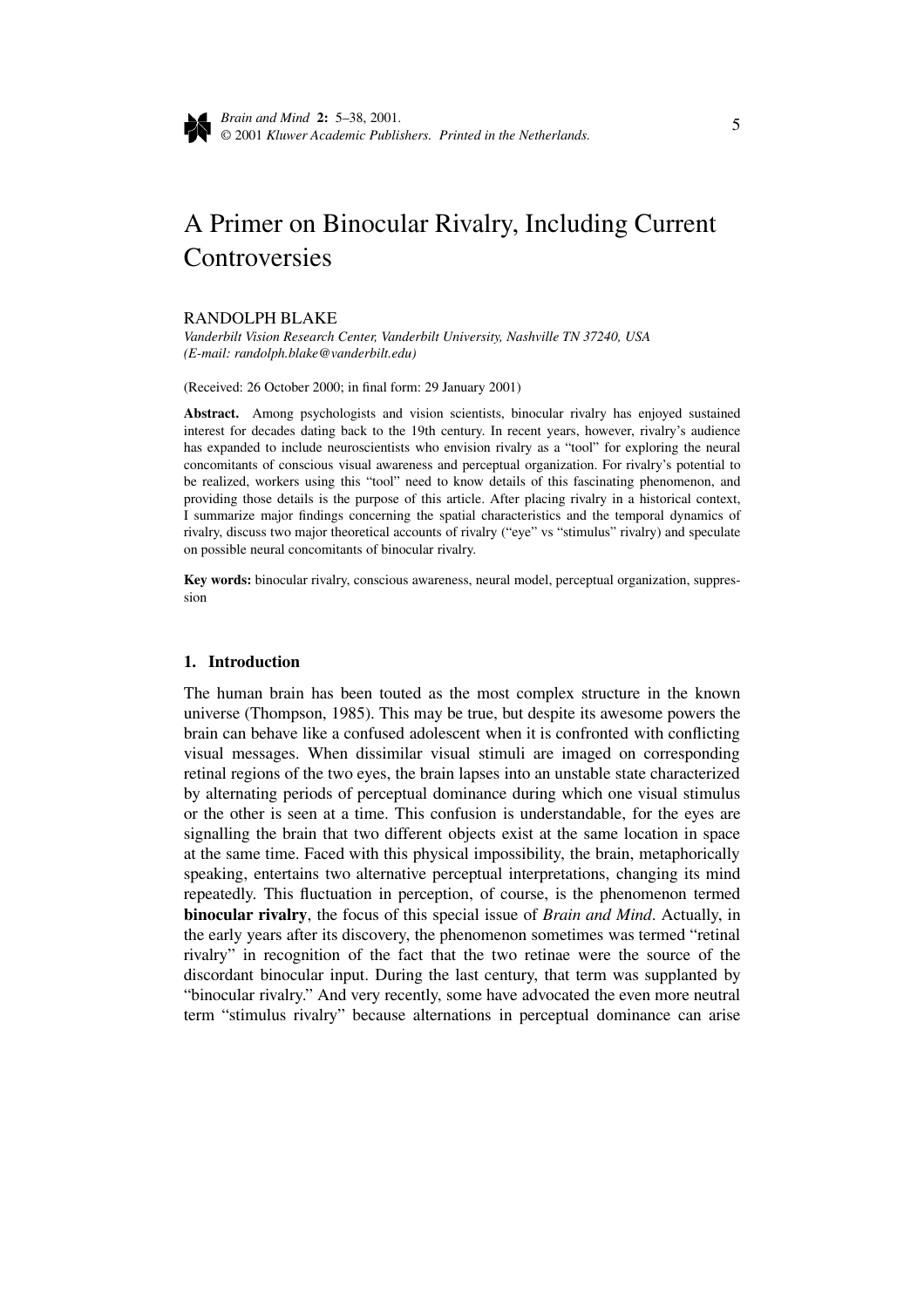even when two competing stimuli are *not* unequivocally associated with the two eyes.

In this article I have four goals: (a) to provide a very brief historical account of binocular rivalry, (b) to summarize major findings concerning the spatial characteristics and the temporal dynamics of rivalry, (c) to discuss two major theoretical accounts of rivalry ("eye" vs "stimulus" rivalry) and the evidence bearing on those accounts, and (d) to speculate on possible neural concomitants of binocular rivalry. Several highly relevant topics are not included in this article, since they are covered by other contributors to this special issue of *Brain and Mind*; those timely topics include single-unit and brain imaging studies during rivalry and hemispheric specialization and rivalry.

From the outset, I want to forewarn readers that the literature on binocular rivalry is quite large, and a comprehensive review is beyond the scope of this article. I also wish to acknowledge the availability of several excellent reviews of work on binocular rivalry, including publications by Fox (1991), by Logothetis (1998), by Howard and Rogers (1995) and by Papathomas *et al.* (1999). Some of the content in this article echoes material covered in those reviews, and students of binocular rivalry will gain a balanced overview of the field by consulting those sources. As well, those interested in rivalry will find it worthwhile to capitalize on the very thorough, up-to-date reference list of papers on binocular rivalry maintained by Dr. Robert O'Shea – that list may be accessed on the world-wide web at:

#### hhttp://psy.otago.ac.nz/r\_oshea/br\_bibliography.html

Throughout this article, I will be describing aspects of rivalry that readers may want to experience first-hand. Toward that end, I have prepared a webpage with demonstrations that can be viewed using red/green filter glasses; the URL for that webpage is:

http://www.psy.vanderbilt.edu/faculty/blake/rivalry/BR.html

The webpage also lists several good commercial sources for purchasing effective, inexpensive anaglyphic glasses.

#### **2. Background**

Surveying the historical literature on vision and optics, one can identify a number of quotations indicating an appreciation of the perceptual consequence of discordant binocular stimulation. Indeed, the noted vision scholar Nicholas Wade, in his delightful book on *A Natural History of Vision* (Wade, 1998), describes no fewer than eight accounts of what can be construed as binocular rivalry. According to Wade, it is Porta (1593) who deserves credit for the first unambiguous description of rivalry. This description was based on Porta's observation upon viewing separately with the two eyes different pages from two books. (Porta accomplished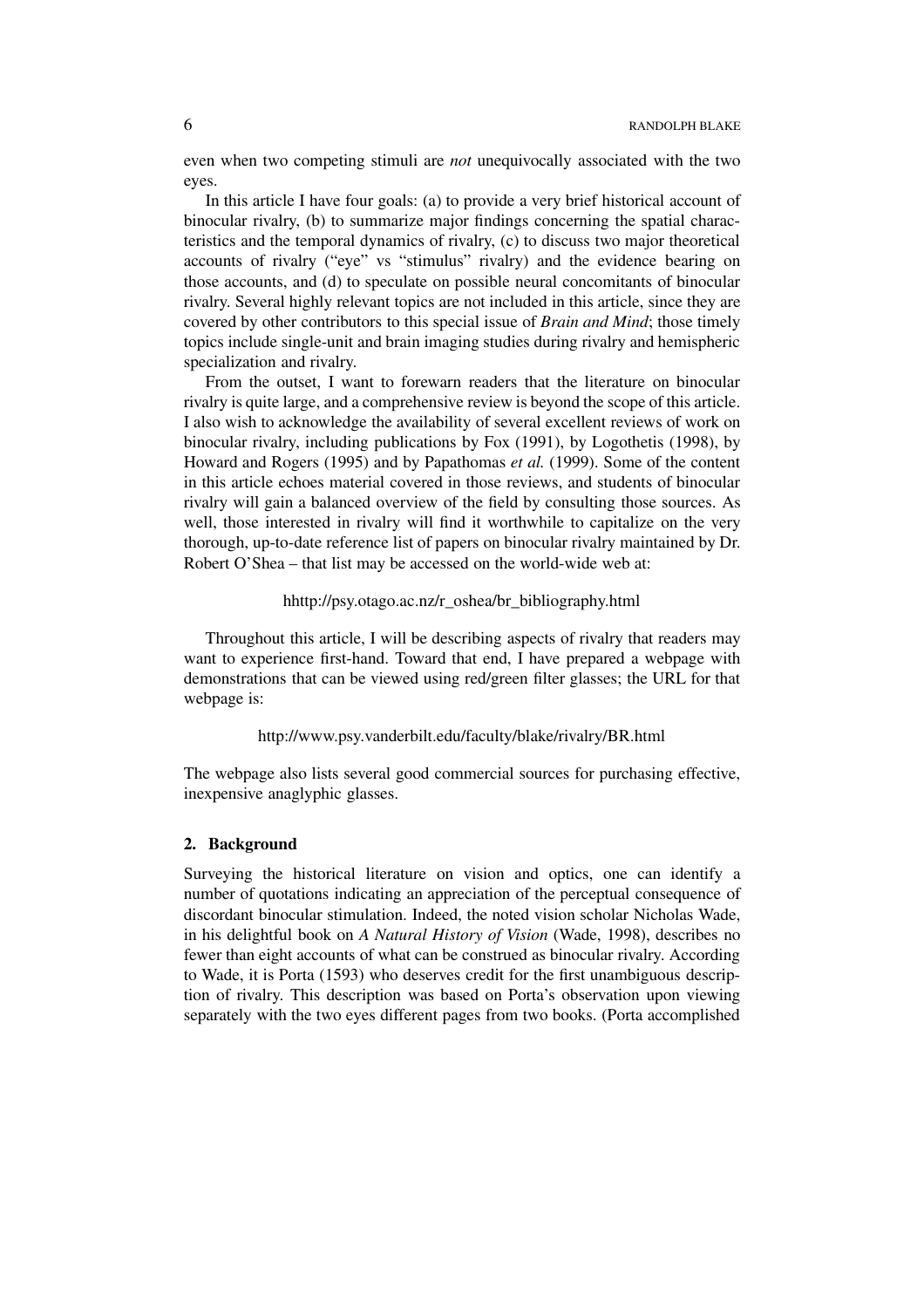this simply by placing a partition between the two eyes, so that the left eye could only see the page on the left side of the partition and the right eye only the page before the right eye.) According to Porta, only one page was visible and, hence, available to consciousness for reading; according to Porta, it was the right eye, for him, that dominated in perception. So Porta's descriptions clearly capture one essential ingredient of binocular rivalry: the suppression from vision of one eye's view.

Following Porta, a number of vision scholars commented on the occurrence of rivalry, and some went so far as to invent more elaborate optical means (e.g., prisms) to promote the stimulus conditions for rivalry. However, it is Sir Charles Wheatstone (1838) who deserves credit for the first systematic study of rivalry, which can be found in his famous monograph on binocular stereopsis. Using his newly invented mirror stereoscope (Figure 1a), Wheatstone noted an odd breakdown in normal binocular cooperation when the two eyes separately viewed different alphabetic letters. To quote Wheatstone:

If *a* and *b* [shown as S and A in Figure 1b] are each presented at the same time to a different eye, the common border will remain constant, while the letter within it will change alternately from that which would be perceived by the right eye alone to that which would be perceived by the left eye alone. At the moment of change the letter which has just been seen breaks into fragments, while fragments of the letter which is about to appear mingle with them, and are immediately after replaced by the entire letter. It does not appear to be in the power of the will to determine the appearance of either of the letters, but the duration of the appearance seems to depend on causes which are under our control: thus if the two pictures be equally illuminated, the alternations appear in general of equal duration; but if one picture be more illuminated than the other, that which is less so will be perceived during a shorter time.

So in this short passage Wheatstone offered several trenchant observations on key aspects of rivalry, including the complete suppression of one of two discordant stimuli, the alternations in dominance between the eyes, the spatial fragmentation of the two images during times of transition, and the dependence of predominance on the physical characteristics of the rival stimuli. These concise observations have been replicated and extended in subsequent work on rivalry.

Following Wheatstone's seminal essay, binocular rivalry captured the imagination of some of science's leading figures, including von Helmholtz, William James and Sir Charles Sherrington, and during the 20th century literally hundreds of papers were published on the topic. Earlier work on rivalry has been reviewed by Levelt (1965) and by Walker (1978), and more contemporary work is reviewed by Fox (1991) and by Howard and Rogers (1995). For purposes of relating rivalry to possible underlying neural mechanisms, it is useful to begin by summarizing a number of well supported generalizations about rivalry.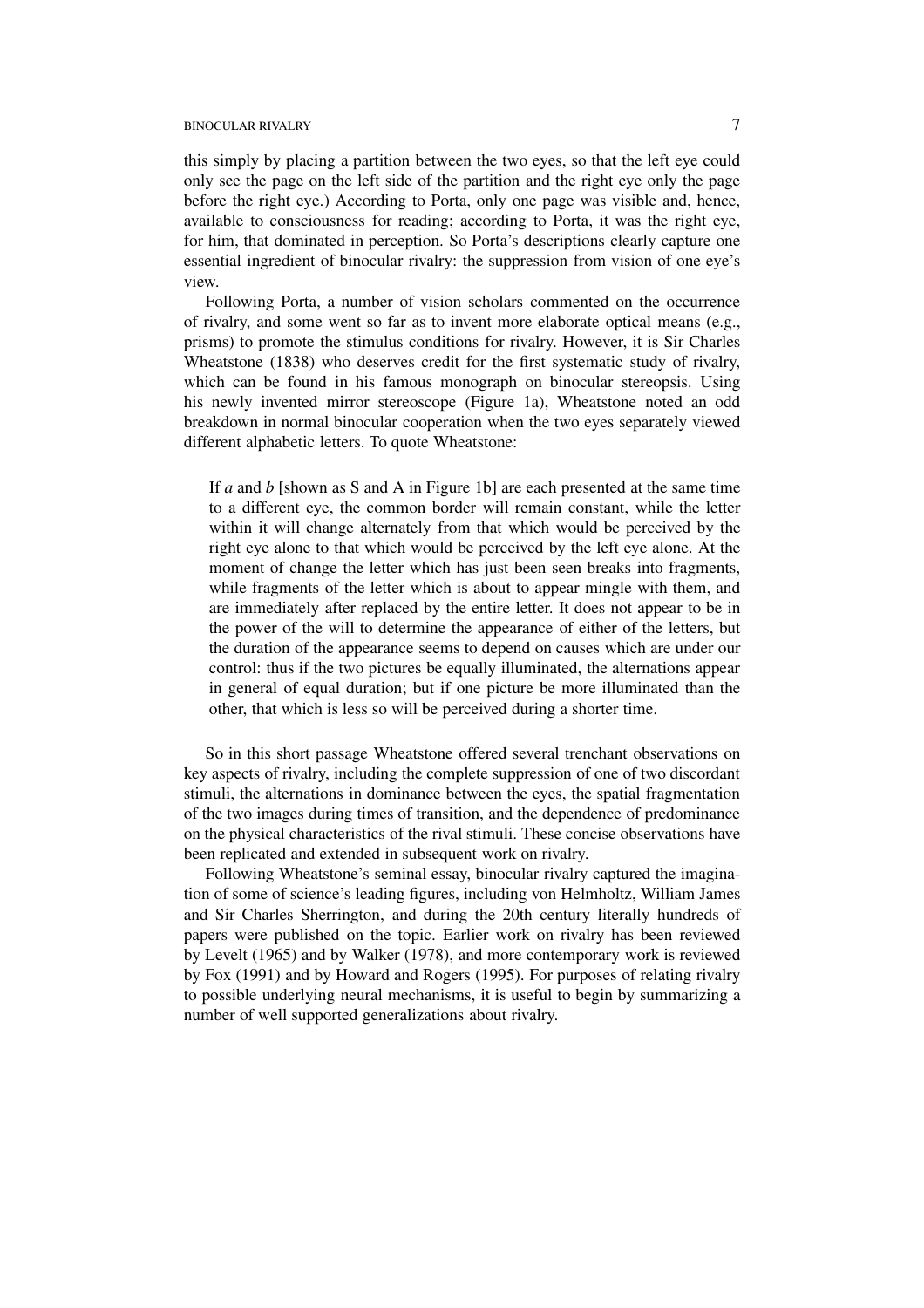

*Figure 1.* (a) A reproduction of the drawing of Sir Charles Wheatstone's newly invented mirror stereoscope, taken from his monograph on binocular vision (Figure 8 in Wheatstone, 1838). An observer would situate his head so that the right eye would see the image reflected in the right-hand mirror (A in the figure) and the left eye would see the image reflected in the left-hand mirror (A ). Each mirror would reflect whatever picture Wheatstone placed in the holders (E' and E) attached to the upright boards (D' and D) situated at opposite ends of the arms of the stereoscope. The arms are attached to two boards  $(C'$  and  $C)$  that could be moved different distances from the mirrors. (b) A drawing reproduced from Wheatstone's monograph (Figure 25) showing a pair of dissimilar "half-images" that inspired Wheatstone's rather detailed descriptions of binocular rivalry.

### **3. Characteristics of Binocular Rivalry**

These next several subsections summarize well-established characteristics of rivalry, with particular emphasis on factors that influence the spatial and temporal dynamics of rivalry.

#### 3.1. WHAT STIMULUS DIFFERENCES TRIGGER RIVALRY?

Left- and right-eye differences along any one of a wide range of stimulus dimensions are sufficient to instigate binocular rivalry. These include differences in color, luminance, contrast polarity, form, size and motion velocity. Rivalry can be triggered by very simple stimulus differences (e.g., gratings differing only in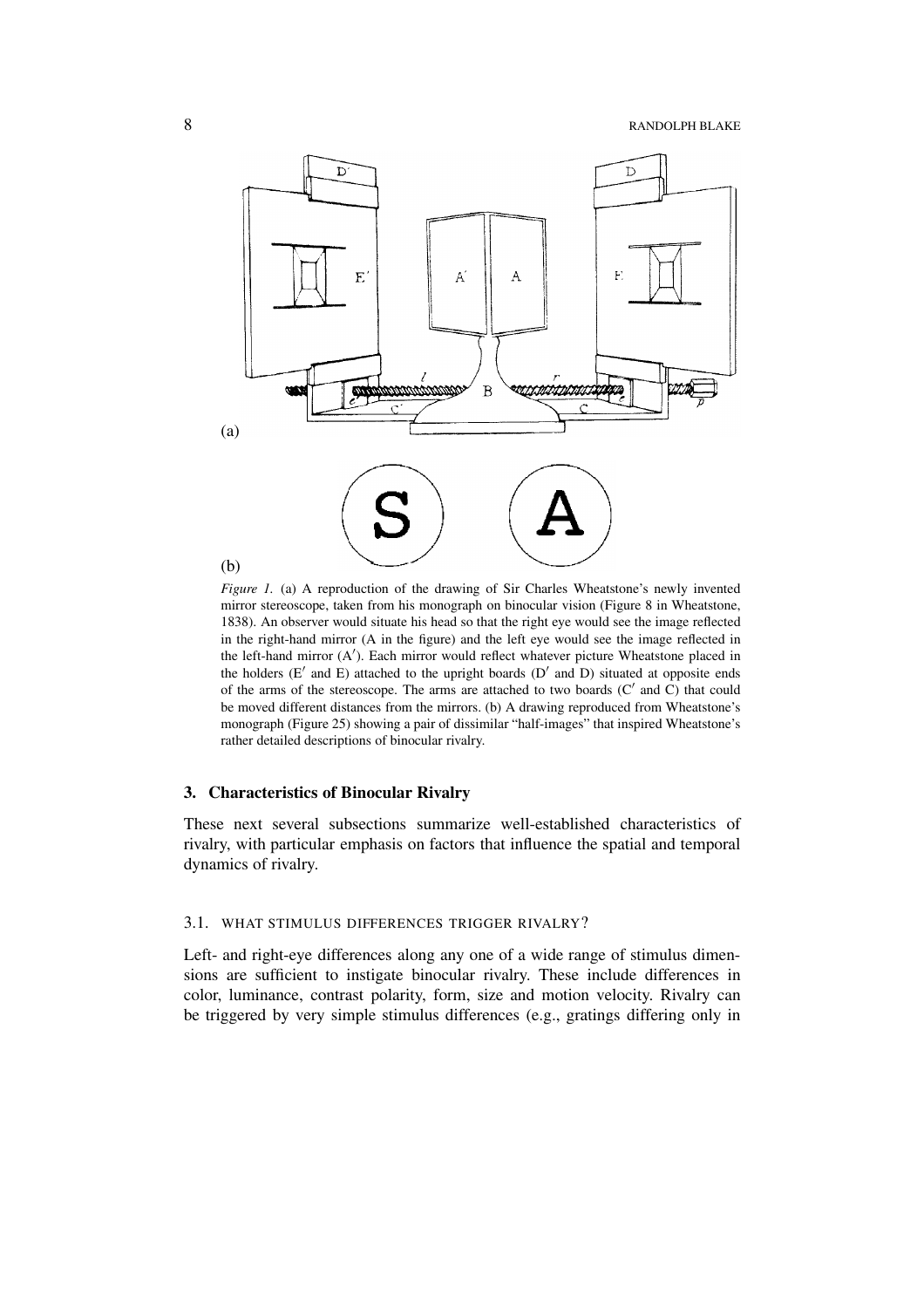orientation) and by complex differences (e.g., pictures of a human face viewed by one eye and a house viewed by the other). Rivalry can be observed over a very wide range of light levels, including scotopic, and it can be observed anywhere throughout the binocular visual field so long as the stimuli are adjusted for visibility. There appear to be only a few conditions of dichoptic stimulation (i.e., different monocular stimuli imaged on corresponding retinal areas) that resist rivalry; these include dichoptic differences in flicker rate (O'Shea and Blake, 1986), dichoptic differences in contrast level (to be distinguished from contrast polarity), large differences in left- and right-eye spatial frequency amplitude spectra (Yang *et al.*, 1992) and large differences in speed of random-dot motion (van de Grind *et al.*, in press). Liu *et al.* (1992) have reported that many seconds may be required before one experiences rivalry when both dichoptically viewed, orthogonally oriented gratings are near-threshold in contrast, particularly high spatial frequency gratings.

Alternations in perceptual dominance – the hallmark of binocular rivalry – can also be produced under some conditions of monocular viewing (Breese, 1899; Campbell and Howell, 1972), and, of course, there are many well-known ambiguous figures that produce fluctuations in perceptual interpretation (e.g., the vase/face figure). Some researchers believe that all these instances of perceptual fluctuation – binocular rivalry, monocular rivalry, ambiguous figures – result from common mechanisms (e.g., Andrews and Purves, 1997), an idea that deserves careful consideration. The present review will be confined to studies of patent binocular rivalry, where dissimilar stimuli are presented to corresponding regions of the two eyes.

#### 3.2. SPATIAL EXTENT OF RIVALRY

In the literature, one often reads that binocular rivalry entails alternating periods of monocular dominance and suppression between discordant views seen by the left and right eyes. Particularly for large rival stimuli, however, this characterization is not entirely correct. Rather than alternating between periods of exclusive dominance of one eye's view and then the other eye's view, one often experiences a fluctuating patchwork consisting of intermingled portions of *both* eyes' views (Meenes, 1930); the incidence of "patchwork" rivalry increases with prolonged viewing of rival targets (Hollins and Hudnell, 1980). Sometimes dubbed "piecemeal" rivalry, these periods of mixed dominance suggest that rivalry transpires locally within spatially restricted "zones" and not globally between the eyes. How large are these putative zones? For foveally viewed rival stimuli, it has been estimated that exclusive, unitary rivalry (no periods of piecemeal rivalry) can be obtained only when rival stimuli do not exceed about 0.1 deg visual angle. However, this critical angular subtense increases with retinal eccentricity (Blake *et al.*, 1992) and with spatial frequency (O'Shea *et al.*, 1997), and the incidence of piecemeal rivalry is much reduced when rival targets are viewed at low light levels (O'Shea *et al.*, 1994). Figure 2a presents several pairs of rival figures, varying in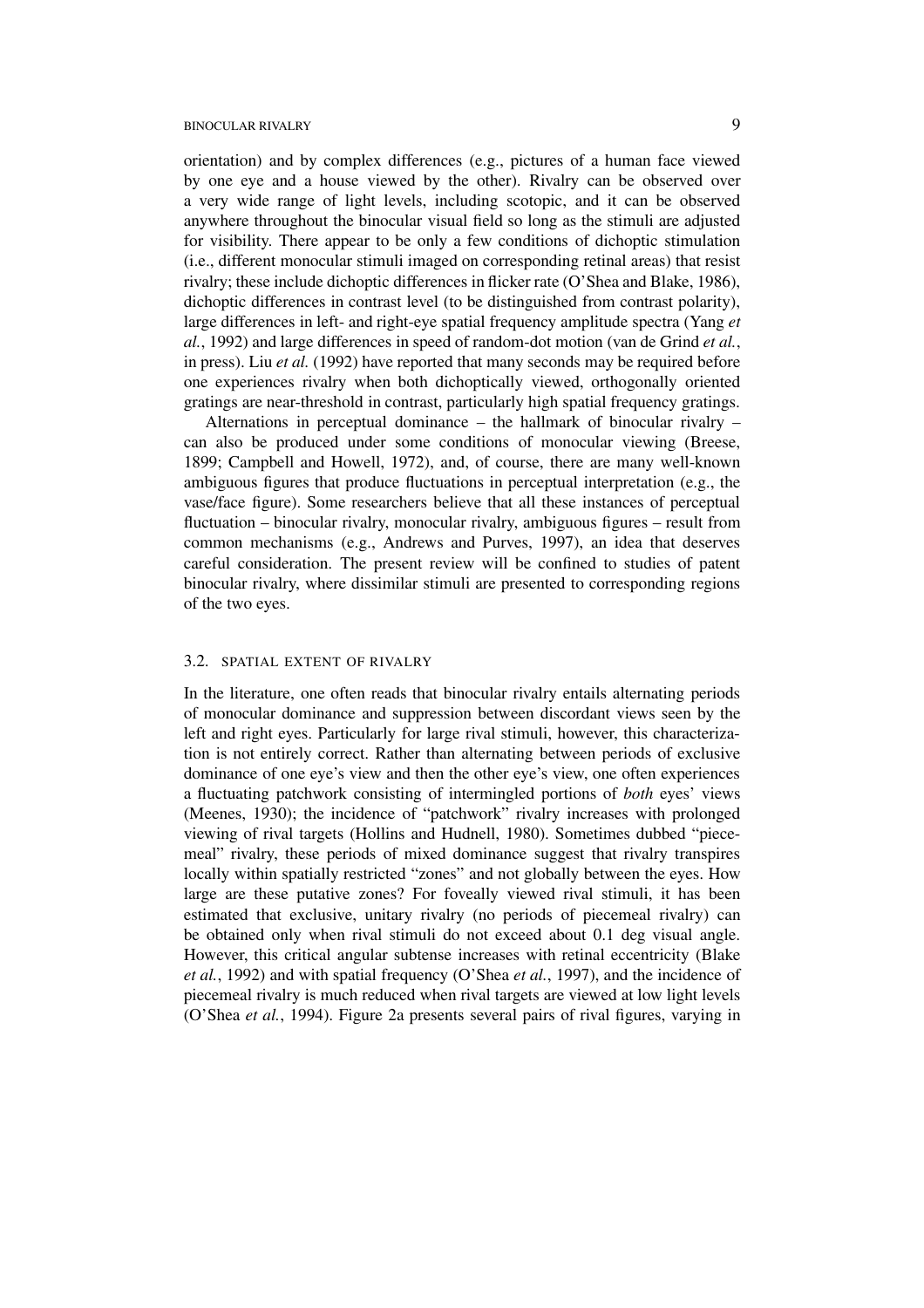

*Figure 2.* The three pairs of rival targets in panel *a* allow readers to experience how target size influences the incidence of piecemeal rivalry (i.e., rivalry in which different portions of targets seen by the two eyes can be dominant in perception simultaneously). Only with the smaller pair of rival targets do observers consistently experience exclusive dominance of one entire target or the other, with relatively few moments of piecemeal rivalry. The pair of rival targets in panel *b* allows readers to see how suppression spreads beyond the immediate location of conflict. After fusing the two half-images, fixate the x-mark and notice how the vertical contour often disappears in its entirety, even though the middle portion has no competing partner in the other eye.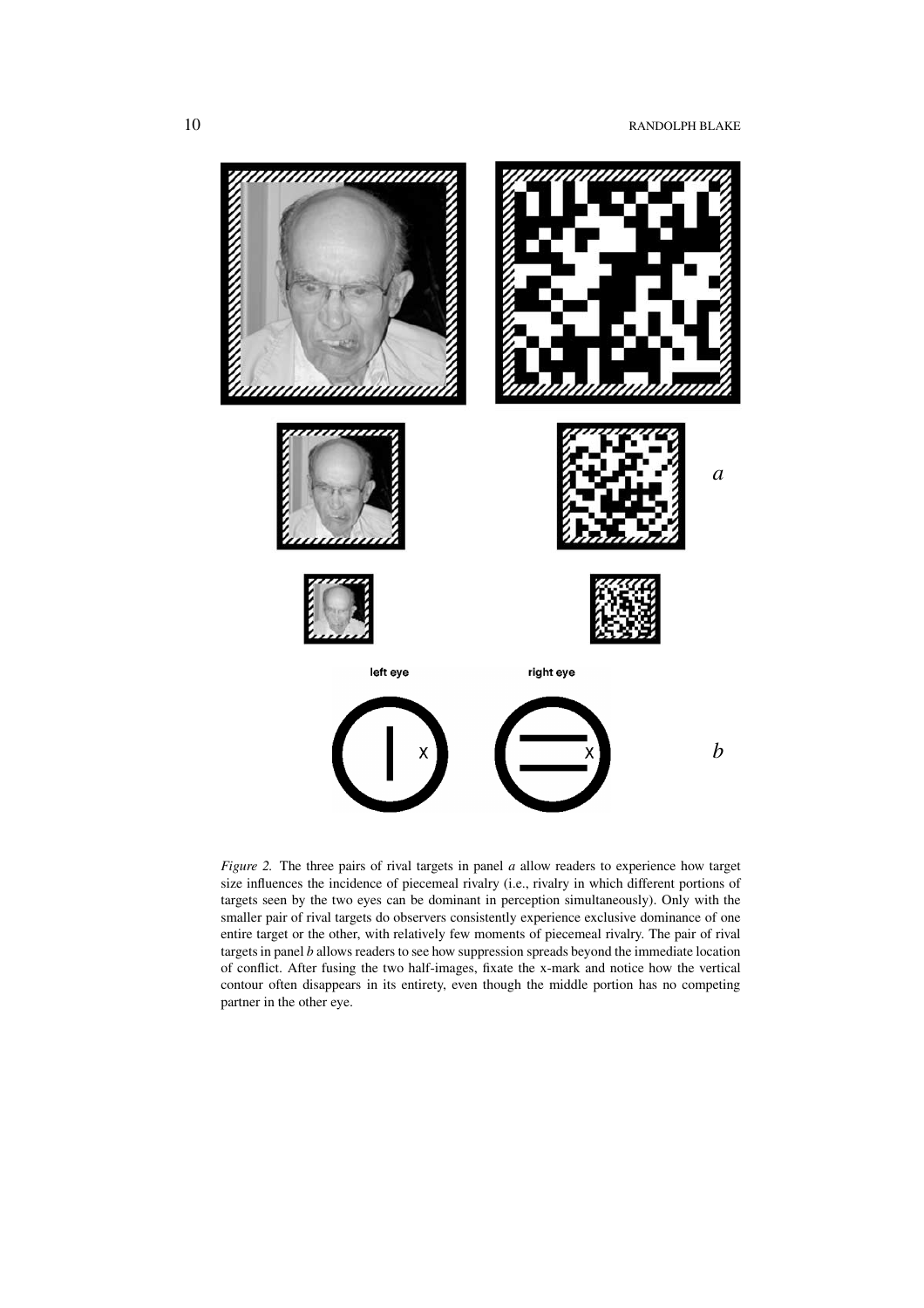their angular subtense. Readers capable of free-fusion can compare the incidence of piece-meal rivalry among these different pairs of figures. Also included in this Figure is a pair of rival targets (Figure 2b) demonstrating that suppression spreads some distance beyond the immediate regions of binocular conflict, again pointing to the possible existence of zones of suppression (Kaufman, 1963; Collins and Blackwell, 1974).

There is reason to believe that the spatial extent of rivalry is governed by the retinal angular subtense of the competing stimuli, not by the perceived size of those stimuli (Blake *et al.*, 1974). Specifically, when rival afterimages of small angular subtense are viewed against a surface located far from the observer, the rival targets appear quite large thanks to Emmert's law (perceived size of an object associated with a fixed size retinal image increases with perceived distance: Palmer, 1999). However, those apparently "large" afterimages in fact tend to rival in an all or none fashion in accordance with their small angular subtense. Conversely, rival afterimages of large angular subtense exhibit piecemeal dominance even when those afterimages are viewed against a very nearby surface which renders their apparent size quite tiny. Now, it is generally thought that variations in the perceived size of an afterimage of constant angular subtense reflect the operation of neural mechanisms that scale size in terms of distance. On this account, then, the spatial extent of rivalry must be determined by neural events uninfluenced by this putative size-scaling mechanism.

One intriguing, suggestive characteristic of rivalry concerns the spatial appearance during transitions in dominance between one stimulus and the other. Rather than being haphazard, these transitions often appear as spatially coherent waves of dominance wherein one stimulus appears to sweep the other from conscious awareness. This observation could be construed to imply that the putative "zones" of rivalry are not independent, which leads to the following question. Are fluctuations in rivalry within one portion of the visual field unrelated to rivalry fluctuations within other portions of the visual field? If local suppression zones were indeed completely independent, we would expect a relatively large stimulus viewed by one eye (i.e. one subtending many degrees of visual angle) to be visible, or dominant, in its entirety only very rarely. However, complete monocular dominance does occur significantly more often than would be expected based on chance alone (Blake *et al.*, 1992). In a similar vein, multiple small rival targets scattered throughout the visual field can engage in synchronized alternations, such that all targets of a given configuration (e.g. all the green circles) are dominant simultaneously (Whittle *et al.*, 1968; Dörrenhaus, 1975; Kovács *et al.*, 1996; Alais and Blake, 1999). This observation, too, implies that rivalry zones are not independent. Finally, it has been found that visual features located outside the boundaries of a rival target can influence the predominance of that rival target, as though the strength of the rival target was being modulated by its neighbors (Ichihara and Goryo, 1978; Mapperson and Lovegrove, 1991; Fukuda and Blake, 1992; Alais and Blake, 1998). This finding,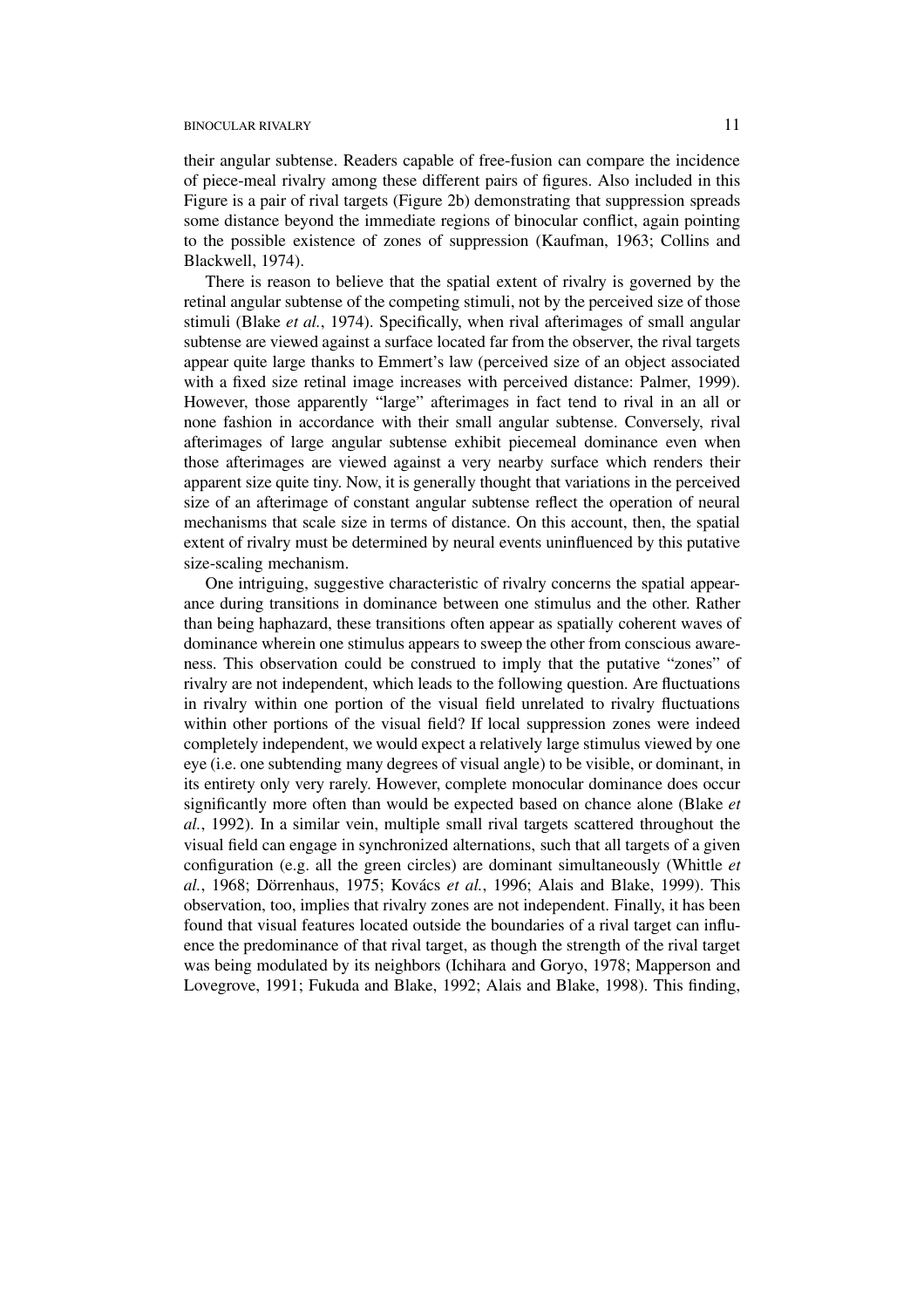likewise, points to spatial interactions beyond the boundaries of any putative local zones of rivalry.

## 3.3. TEMPORAL DYNAMICS OF RIVALRY

Binocular rivalry is not experienced when dissimilar monocular stimuli are very briefly exposed – instead, the perceptual result with brief exposure resembles the binocular superimposition of the two stimuli (Anderson *et al.*, 1978; Wolfe, 1983; Blake *et al.*, 1991). So, for example, a pair of briefly flashed, orthogonally oriented rival gratings looks like a plaid.<sup>1</sup> To experience complete dominance of one rival figure over another requires that both rival figures be presented simultaneously for at least several hundred milliseconds. Moreover, rivalry is disrupted if dissimilar monocular stimuli are flickered on-and-off rapidly and repetitively (O'Shea and Crassini, 1984). These observations suggest that rivalry is highly susceptible to transient stimulation. In fact, it is well known that, during rivalry, a phenomenally suppressed stimulus can be readily restored to dominance by maneuvers that create transient stimulation within the eye viewing that stimulus. Thus, for example, simply waving a pencil in front of a suppressed stimulus immediately brings it into dominance, erasing the other eye's view from consciousness (Grindley and Townsend, 1965); the same effect can be achieved by an abrupt increase in the contrast of a suppressed stimulus (Blake and Fox, 1974a) or by setting a suppressed stimulus into motion (Fox and Check, 1968; Walker, 1975; Walker and Powell, 1979).

What transpires when rival targets are viewed for periods lasting many seconds, without perturbation? In this case, individual periods of dominance and suppression are unpredictable in duration, being sequentially independent random variables (Levelt, 1965; Fox and Herrmann 1967; Blake *et al.*, 1971; Wade, 1975; Walker, 1975; Lehky, 1995). Individual dominance durations conform reasonably well to the gamma distribution, an example of which is shown in Figure 3. Comparable frequency distributions are found when monkeys experience binocular rivalry (Myerson *et al.*, 1981; Logothetis, 1998), a noteworthy finding that validates the use of non-human primates for the study of rivalry.

Aside from deploying oculomotor "tricks"2 observers seem unable willfully to trigger immediate switches from suppression to dominance or to hold one stimulus dominant indefinitely (Blake, 1988).<sup>3</sup> There is quite a bit of evidence, however, that attentional manipulations can bias overall predominance in favor of one of two

<sup>&</sup>lt;sup>1</sup> Nor does a pair of rival targets "pop out" from an array of otherwise binocularly fused targets (Wolfe, 1988), implying that it takes time for the visual system to register monocularly incompatible stimuli.

 $<sup>2</sup>$  One can very easily terminate suppression of a stimulus by blinking the eye viewing the</sup> suppressed stimulus or by moving the eyes in a way that differentially creates transients from that stimulus (e.g., horizontal eye movements while a vertical grating is suppressed).

 $3$  Lack (1978) speculates that people might develop the ability to control rivalry completely if given sufficient practice. His speculation was stimulated by the observation that people can select-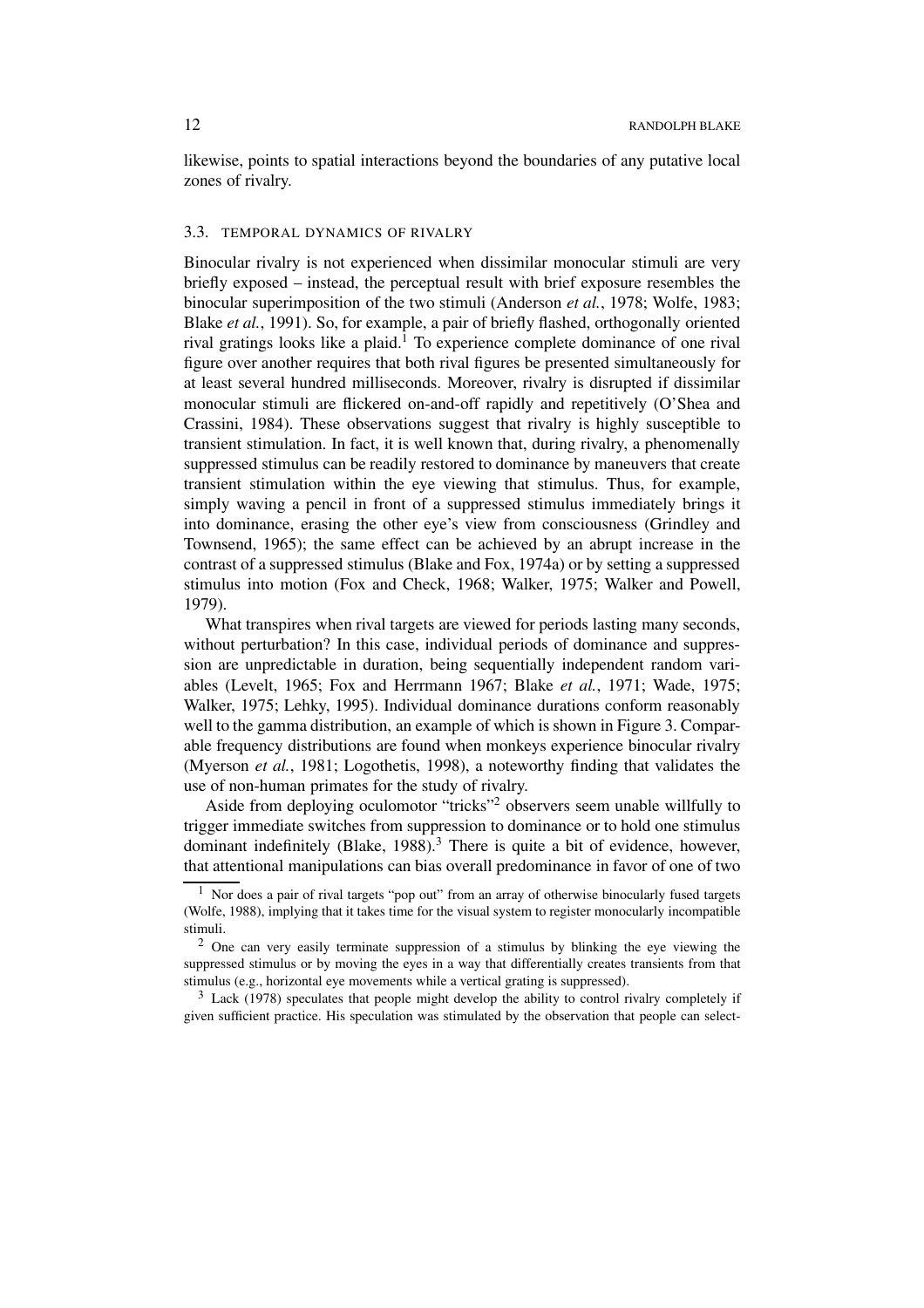

*Figure 3.* Histogram summarizing the durations of individual periods of dominance during binocular rivalry. Observers "tracked" dominance of two dissimilar patterns by pressing one of two keys, and the individual durations were tabulated, normalized (each value was divided by the grand mean) and plotted as a frequency histogram. The solid line shows the gamma function fit to the actual data. The skewness of this function varies with rivalry alternation rate, becoming more nearly gaussian when that rate is rapid (Myerson *et al.*, 1981). (Graph adapted with permission from Figure 2 of Fox, R. and Herrmann, J. 1967: Stochastic properties of binocular rivalry alternations, *Percept. Psychophys.* **2**, 432–436.)

rival figures during extended tracking periods. Helmholtz (1925) observed that he could bias dominance in favor of one rival target by concentrating his attention on that target using strategies like counting the number of lines in a given rival stimulus. Even then, however, Helmholtz found that attention's efficacy seemed to wane, for a dominant stimulus eventually gives way to suppression involuntarily after a period of time. Helmholtz's observations have since been documented in a number of studies showing that people can learn to influence the alternation rate of rivalry (e.g., Lack, 1969). The role of attention in determining rivalry predominance has been very systematically studied by Lack (1978) who, among other things, showed that control exerted over rivalry is not attributable solely to the operation of peripheral mechanisms such as blinking or accommodation. Instead, central neural processes are implicated. In addition to documenting that attention can promote dominance, Ooi and He (1999) showed that directing attention to the region of an eye where a rival target is currently suppressed can prematurely terminate suppression of that target.

Besides enhancing predominance and protecting a stimulus from suppression, attention to one of two rival targets may also promote exclusive dominance (i.e., minimize piecemeal rivalry) when those targets subtend a large angular subtense (Neisser and Becklen, 1975), an idea proposed by Ooi and He (1999). When local rivalry components are pieced together into a globally coherent, dominant image – a phenomenon discussed in the previous section (Kovács *et al.*, 1996) – perhaps

ively control which of two dissimilar messages are heard during dichotic listening; selective listening, Lack points out, is a skill at which we're all well practiced.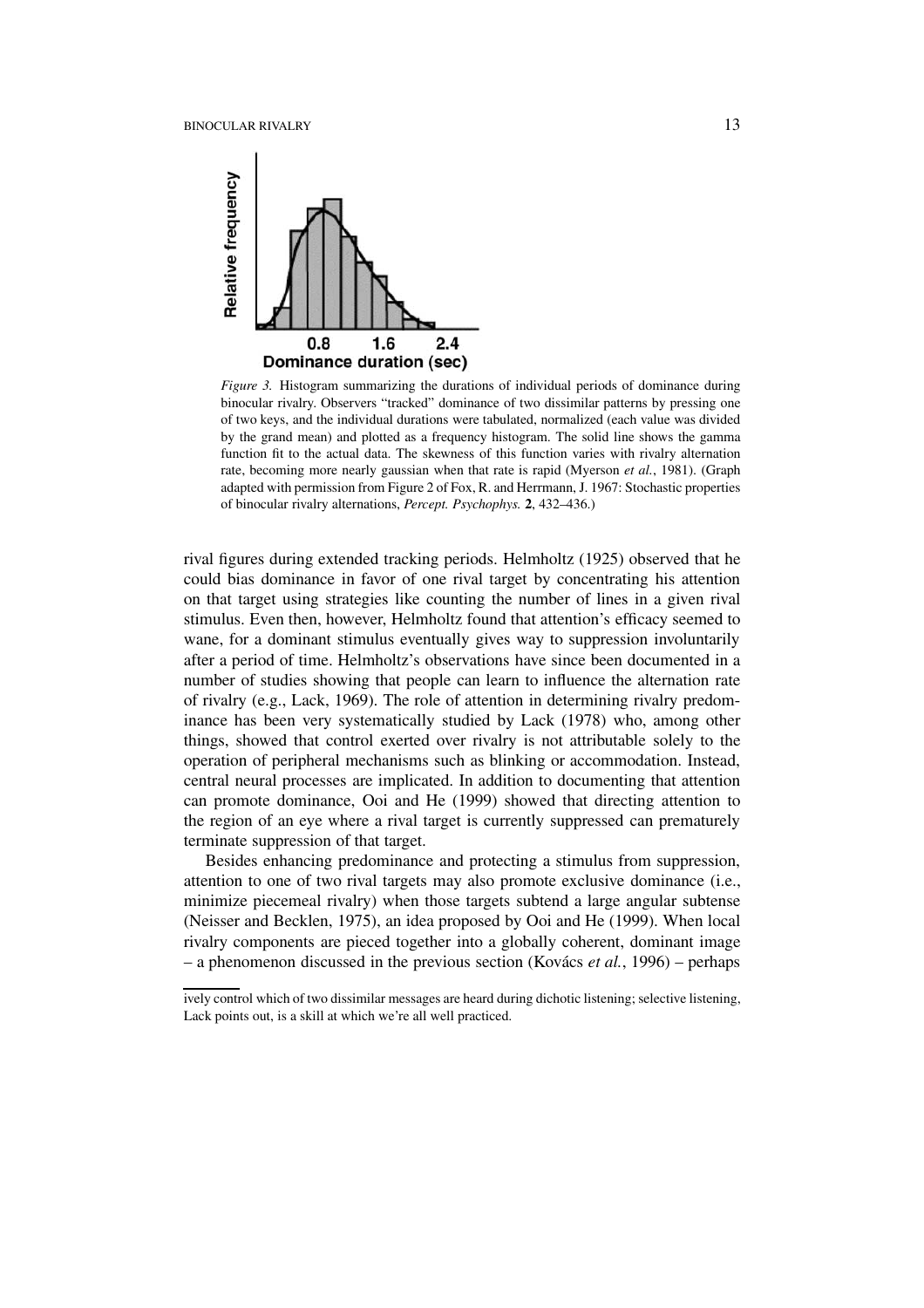attention is providing part of the neural glue. As we continue to get a clearer picture of how the responses of visual neurons are modulated by attention, including neurons at the very earliest cortical stages of processing, we will be in a better position to theorize about attention's modulatory effect on rivalry predominance and appearance.

The most straightforward means for influencing predominance is to vary some aspect of the competing stimuli. A large body of literature confirms that manipulation of stimulus variables such as luminance (Kakizaki, 1960; Fox and Rasche, 1969), contrast (Whittle, 1965; Hollins, 1980), contour density (Levelt, 1965), spatial frequency (Hollins, 1980; Fahle, 1982; Andrews and Purves, 1997), size (O'Shea *et al.*, 1997), velocity (Breese, 1899; Wade *et al.*, 1984; Blake *et al.*, 1998) and retinal eccentricity (Fahle, 1987), to name just a few, can produce pronounced variations in alternation rate and in stimulus predominance. As a generalization, a "stronger" rival target (e.g., one that is higher contrast than the other) enjoys enhanced predominance, defined as the total percentage of time that a given stimulus is visible during an extended viewing period. Moreover, there is evidence that this increased predominance is produced, in large part, by decreases in the durations of suppression periods of a given stimulus – "stronger" stimuli tend to stay suppressed for shorter periods of time while not necessarily staying dominant for longer periods of time (e.g., Levelt, 1965; Fox and Rasche, 1969; but see Mueller and Blake, 1989, and Bossink *et al.*, 1993, for evidence pointing to longer dominance durations, too). If both pairs of rival targets are bilaterally increased in strength (e.g., the contrasts of both are high), each target remains suppressed for more abbreviated periods of time and, consequently, the two targets alternate in dominance more rapidly (e.g., Levelt, 1965). Rivalry alternations measured with a given stimulus configuration slow markedly in older individuals, and this slowing of rivalry is only partially attributable to reduced retinal illumination (Jalavisto, 1964).

It is generally believed that transitions from dominance to suppression are mediated by neural adaptation, with the excitatory signals from the dominant stimulus weakening over time and eventually succumbing to the signals from the other, previously suppressed stimulus (e.g., Sugie, 1982; Lehky, 1988; Mueller, 1990). Consistent with this idea, a stimulus forced to remain dominant during rivalry (by incrementing its contrast the moment it becomes suppressed) generates increasingly brief dominance durations, as if being denied an opportunity to recover from adaptation (Blake *et al.*, 1990); once dominance is no longer forced, that stimulus remains suppressed for an unusually long period of time.

There is also some evidence purporting to show an influence of cognitive and motivational factors on stimulus predominance (see Walker, 1978 for a review of this evidence). In these kinds of studies, the two eyes view dissimilar monocular stimuli that vary in their emotional content or their meaningfulness to an observer. According to some studies, a more cognitively salient stimulus exhibits greater predominance during rivalry. For example, when Jewish and Catholic observers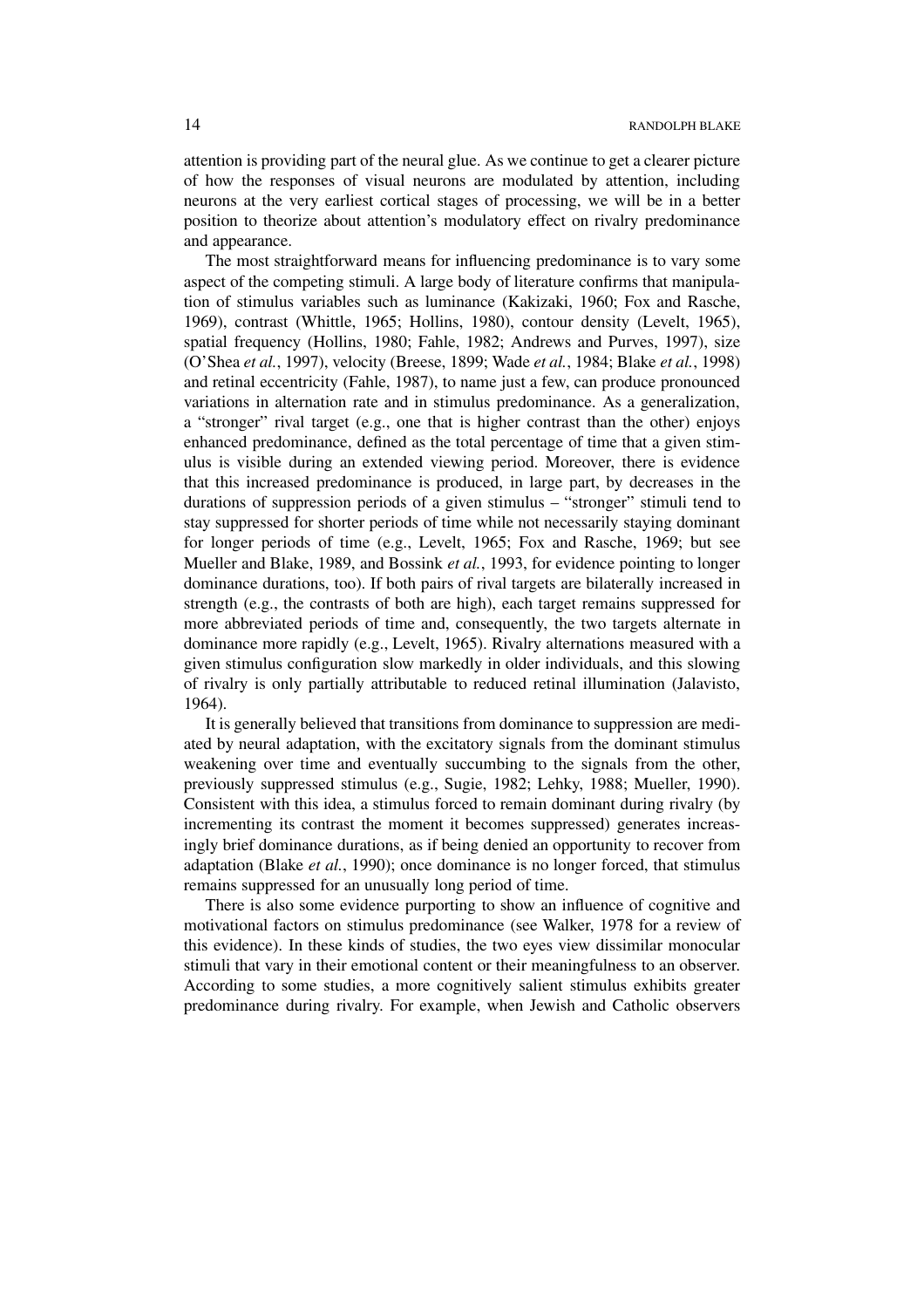were asked to judge the relative predominance of symbols associated with their two religions (e.g., the star of David versus a cross) Jewish religious symbols tended to predominate for the Jewish observers while Catholic religious symbols tended to predominate for the Catholic observers (LoSciuto and Hartley, 1963). In a similar vein, upright pictures of a human face tend to predominate over inverted pictures of a face (Engel, 1956), and figures one has seen before tend to predominate over novel figures (Goryo, 1969). These and comparable results have been interpreted to mean that non-visual factors such as affective content influence the resolution of stimulus conflict during binocular rivalry (Walker, 1978). Such an influence would be very important in shaping our search for possible neural concomitants of binocular rivalry. Moreover, such an influence is not far-fetched given the evidence for attention's modulatory role in rivalry (Lack, 1978). There are, however, reasons to interpret these findings cautiously (Yu and Blake, 1992). Because they measured predominance using self-report, the measures of dominance were susceptible to demand characteristics. Moreover, these studies often used rival targets that were large and, therefore, prone to piecemeal rivalry, yet the judgements were binary in nature; observers had to adopt some criterion for declaring stimulus predominance, thus compounding the problem of response bias. It will be useful to see these kinds of experiments repeated using procedures that minimize these potential problems and, where possible, rely on more objective measures of rivalry dominance, such as the test probe method described in the following section.

## 3.4. WHAT IS SUPPRESSED DURING BINOCULAR RIVALRY?

When a given stimulus is suppressed during rivalry, the neural mechanisms underlying suppression perforce must be operating on the features composing that stimulus. But to what extent does suppression generalize to other stimulus features? The answer to this question depends on how it is framed experimentally. For one class of tasks (test probe tasks), suppression appears to be quite general, encompassing a wide range of stimulus conditions. For a second class of tasks (co-existence tasks), however, suppression appears more restricted. The following subsections briefly review results from these two categories of tasks, along with their implications.

# 3.4.1. *Test probe sensitivity*

Suppression periods of rivalry are accompanied by a general loss in visual sensitivity. Thus, a probe target superimposed on a stimulus engaged in rivalry is more difficult to detect when that probe is presented while the rival target is suppressed, compared to detection performance when the same probe is presented during rival target dominance (Wales and Fox, 1970; Fukuda, 1981; O'Shea and Crassini, 1981; Smith *et al.*, 1982). Moreover, it is not just psychophysically measured visual sensitivity that is impaired during suppression – a light stimulus presented to a suppressed eye evokes less pupillary constriction than does that same light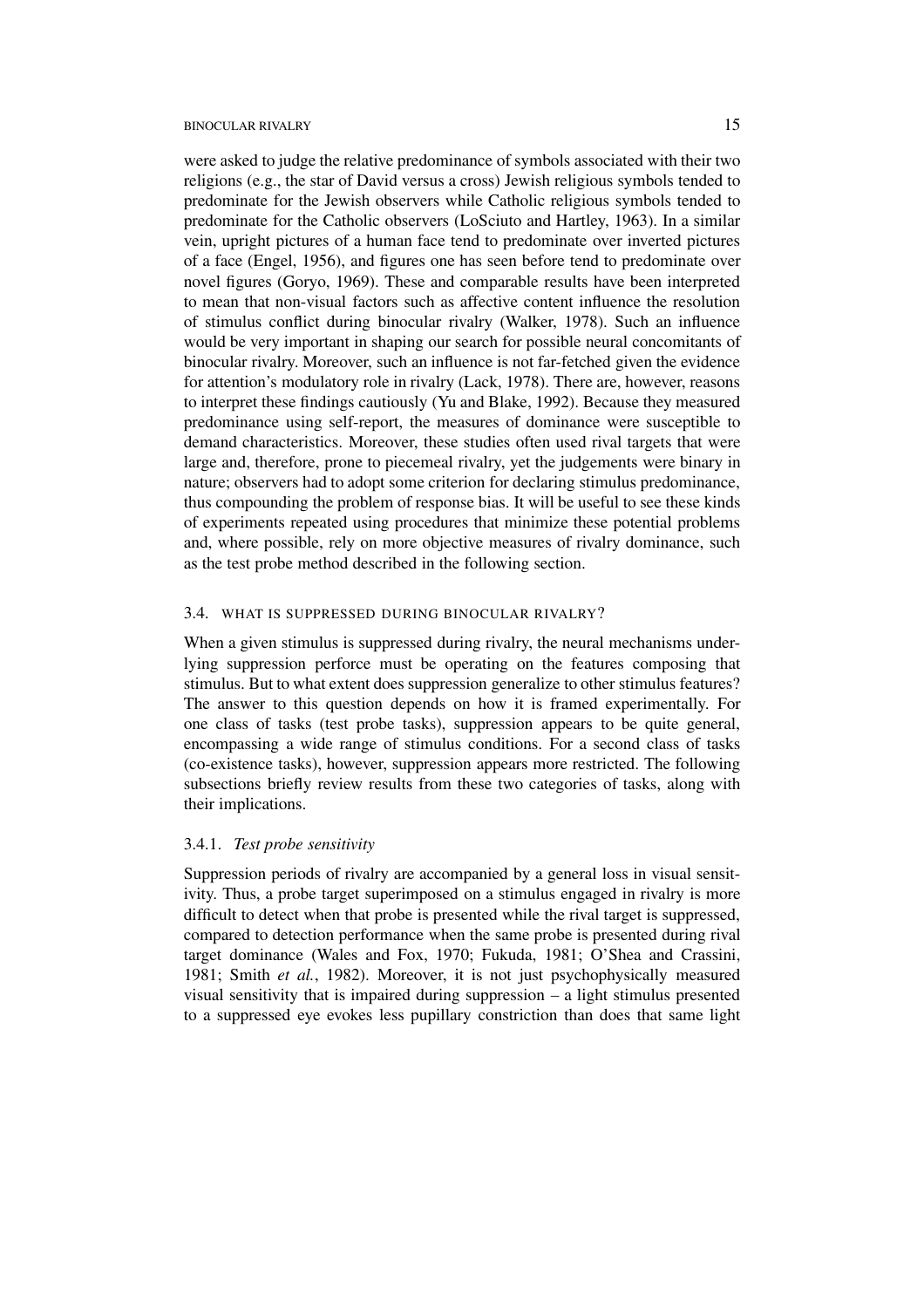presented to the eye during dominance (Barany and Hallden, 1948; Lorber *et al.*, 1965; Brenner *et al.*, 1969).

Impaired detection performance is found even when probes differ markedly from the suppressed target itself. Thus, for example, a test probe consisting of one of several possible alphabetic characters is difficult to recognize when briefly superimposed on a simple, uniform disk that was suppressed during rivalry (Fox and Check, 1972). In a similar vein, reaction times to highly visible probes are lengthened when those probes are presented to an eye during suppression (Fox and Check, 1968; O'Shea, 1987). This depression in visual sensitivity is also evidenced by an inability to detect changes in a suppressed rival target, so long as those changes are not accompanied by abrupt transients in luminance or contrast. Thus, for example, observers fail to detect large changes in the spatial frequency or the orientation of a suppressed grating (Blake and Fox, 1974a), and they fail to detect transitions from incoherent, random motion to coherent, structured motion (Blake *et al.*, 1998). Even when changes in orientation *are* accompanied by abrupt transients, reaction times for detection of those changes are lengthened (O'Shea and Crassini, 1981).

This nonselective loss in visual sensitivity represents a hallmark of suppression, and it has been construed to imply that suppression is operating not just on the stimulus features of the initially suppressed target but rather on the region of the eye upon which that target is imaged (Blake, 1989). It is important to keep in mind, however, that this region of nonselective suppression is limited in spatial extent and does not encompass an entire eye. Indeed, this is why piecemeal rivalry is often observed with large targets: different regions of an eye can be in different states of rivalry. It is also noteworthy that this general reduction in test-probe performance during suppression corresponds to only about 0.5 log-unit loss in sensitivity, relative to that measured during dominance (e.g., Holopigian, 1989).<sup>4</sup> This seems like a very modest sensitivity loss, compared to the wholesale loss in the visibility of the rival target itself. After all, a complex, high contrast image several orders of magnitude above detection threshold can disappear entirely for several seconds – here suppression seems to be depressing visibility by several log-units. However, a 0.5 log-unit range of stimulus energy (e.g., contrast) is sufficient under some conditions to span an entire psychometric function, ranging from chance to perfect performance. Viewed in this light, a 0.5 log-unit change in sensitivity could be sufficient to move a stimulus from reliably detectable to reliably undetectable. In any event, we presently have no idea why probes are difficult to detect during suppression, and we would like an answer to that question in order to know what the results from probe experiments are telling us about rivalry suppression.

<sup>&</sup>lt;sup>4</sup> It is worth noting that probe sensitivity during dominance is equivalent to monocular sensitivity measured under non-rivalry conditions, implying that there is nothing unusual about the dominance state of rivalry.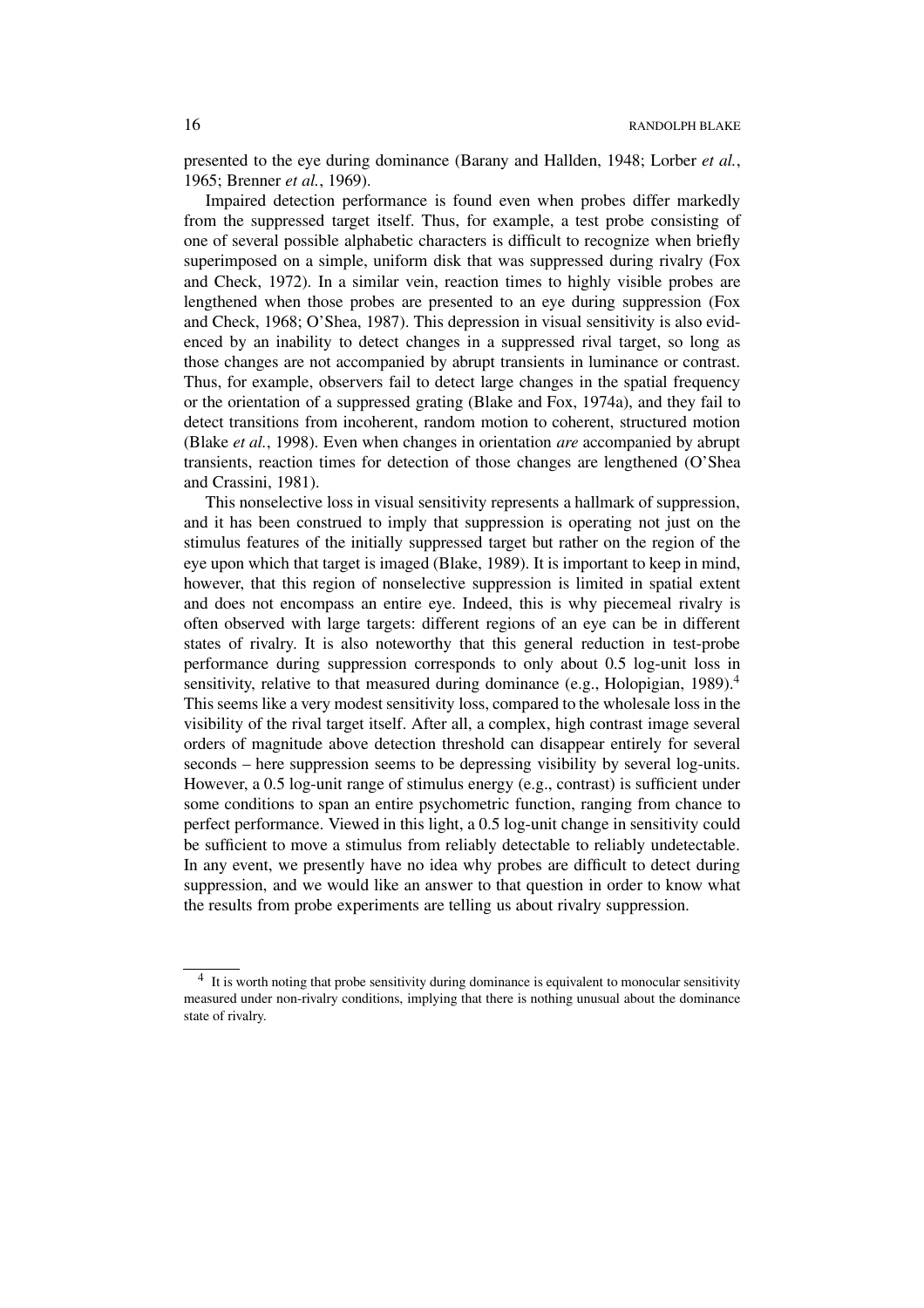#### 3.4.2. *Co-existence tasks*

What aspects of visual perception manage to co-exist with binocular rivalry, unperturbed by fluctuations in dominance and suppression? Answers to this question can have important implications for the issue of the selectivity of suppression (Blake, 1997). The following paragraphs highlight findings that bear on those answers.

3.4.2.1. *Stereopsis*. It is natural to wonder how stereopsis and rivalry relate to one another, since both phenomena involve binocular interactions between disparate monocular views. In the case of stereopsis, those disparities comprise slight perspective differences between the two eyes' views, disparities that can be resolved by synthesis of a stable, three-dimensional representation incorporating both views. In the case of rivalry, those disparities entail dissimilar monocular features incompatible with the existence of a single, three-dimensional view; the consequence, then, is a breakdown in stable, stereoscopic vision. It is interesting to note that dissimilar monocular stimulation does not inevitably yield rivalry – if dissimilar monocular stimulation is compatible with the pattern of stimulation one would experience while viewing partial occlusion of one object by another, binocular vision tends to be stable (Shimojo and Nakayama, 1990).

But what happens when stereo half-images are presented simultaneously with rival half-images? Can stereopsis co-exist in the face on ongoing rivalry? The evidence for coexistence is mixed. Several studies have reported that observers experience patent stereopsis even when the pair of stereo half-images are superimposed on dissimilar monocular figures undergoing vigorous binocular rivalry (Treisman, 1962; Ogle and Wakefield, 1967; Julesz and Miller, 1975; Mayhew and Frisby, 1976; Blake *et al.*, 1979). Several other studies, however, report the opposite: stereopsis is disrupted when stereo half-images are viewed during rivalry (Hochberg, 1964; Amira, 1989). In an attempt to reconcile these seemingly conflicting results, Harrad *et al.* (1994) measured stereo thresholds under conditions where one stereo half-image was presented continuously to one eye and a rival target was presented to the other eye. When the stereo half-image was suppressed in rivalry (as indicated by the observer's button press), the other stereo half-image was briefly superimposed on the other eye's dominant rival target (see Figure 4 for an example of one of these displays). By varying the exposure duration of the flashed half-image, Harrad *et al.* discovered that stereopsis was indeed impaired for the 150 milliseconds of exposure but, for durations longer than this, stereo performance was equivalent to that measured under nonrivalry conditions. This critical duration is the same order of magnitude as the threshold values reported by Julesz and Tyler (1976) for detecting transitions from rivalry stimulation to fusion stimulation. It appears, then, that stereopsis can defeat rivalry, after losing the initial, early stage of the battle.

3.4.2.2. *Visual adaptation*. Can a visual stimulus induce an adaptation aftereffect when that stimulus is suppressed from vision for a substantial portion of the adapt-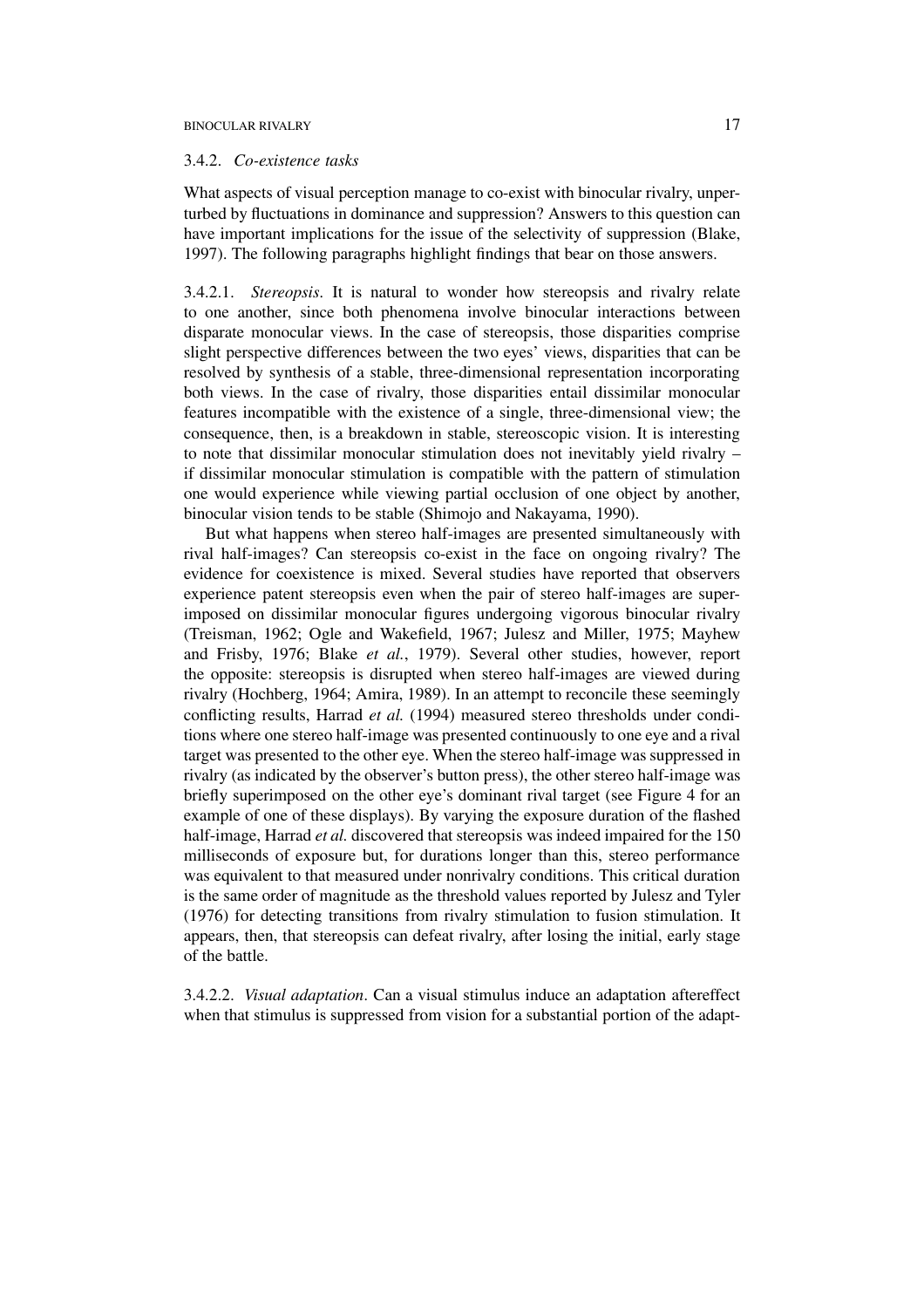

*Figure 4.* One of the several stimulus conditions used by Harrad *et al.* to study the interaction between stereopsis and binocular rivalry. Observers initially viewed the top pair of half-images, which produced rivalry between the pair of offset vertical lines seen by the left eye and the set of diagonal lines seen by the right eye. When the offset lines were suppressed in their entirety, observers depressed a key which triggered the brief presentation of the pair of offset vertical lines superimposed on the dominant diagonal lines in the right eye. This pair of offset lines, when paired with those imaged in the left eye, created the stimulus conditions for stereopsis (one line appears nearer than the other, in virtue of the relative disparities of the two). During blocks of trials the exposure duration of the briefly presented half-image was varied according to a method of constant stimuli, and duration thresholds for successful stereo performance were derived. For exposure duration less than 150 msec, thresholds measured during rivalry were elevated relative to thresholds measured under nonrivalry conditions. (Figure reproduced with permission from Harrad, R.A., McKee, S.P., Blake, R. and Yang, Y., 1994: Binocular rivalry disrupts stereopsis, *Perception*. **23**, 15–28. Copyright Pion Press.)

ation period? Several research groups have pursued this question, examining a variety of well-known visual aftereffects. With two exceptions, suppression has no effect on adaptation induction, meaning that a full-blown aftereffect is measured immediately following a period of adaptation during which the adapting stimulus is rendered intermittently invisible owing to binocular rivalry. Aftereffects (AE) that escape the sweep of suppression include the grating threshold elevation AE and the spatial frequency shift AE (Blake and Fox, 1974b), the translational motion AE (Lehmkuhle and Fox, 1975; O'Shea and Crassini, 1981) and the tilt AE (Wade and Wenderoth, 1978). Exceptions to this rule are the spiral AE (Wiesenfelder and Blake, 1990), the plaid aftereffect (van der Zwan *et al.*, 1993), subjective contour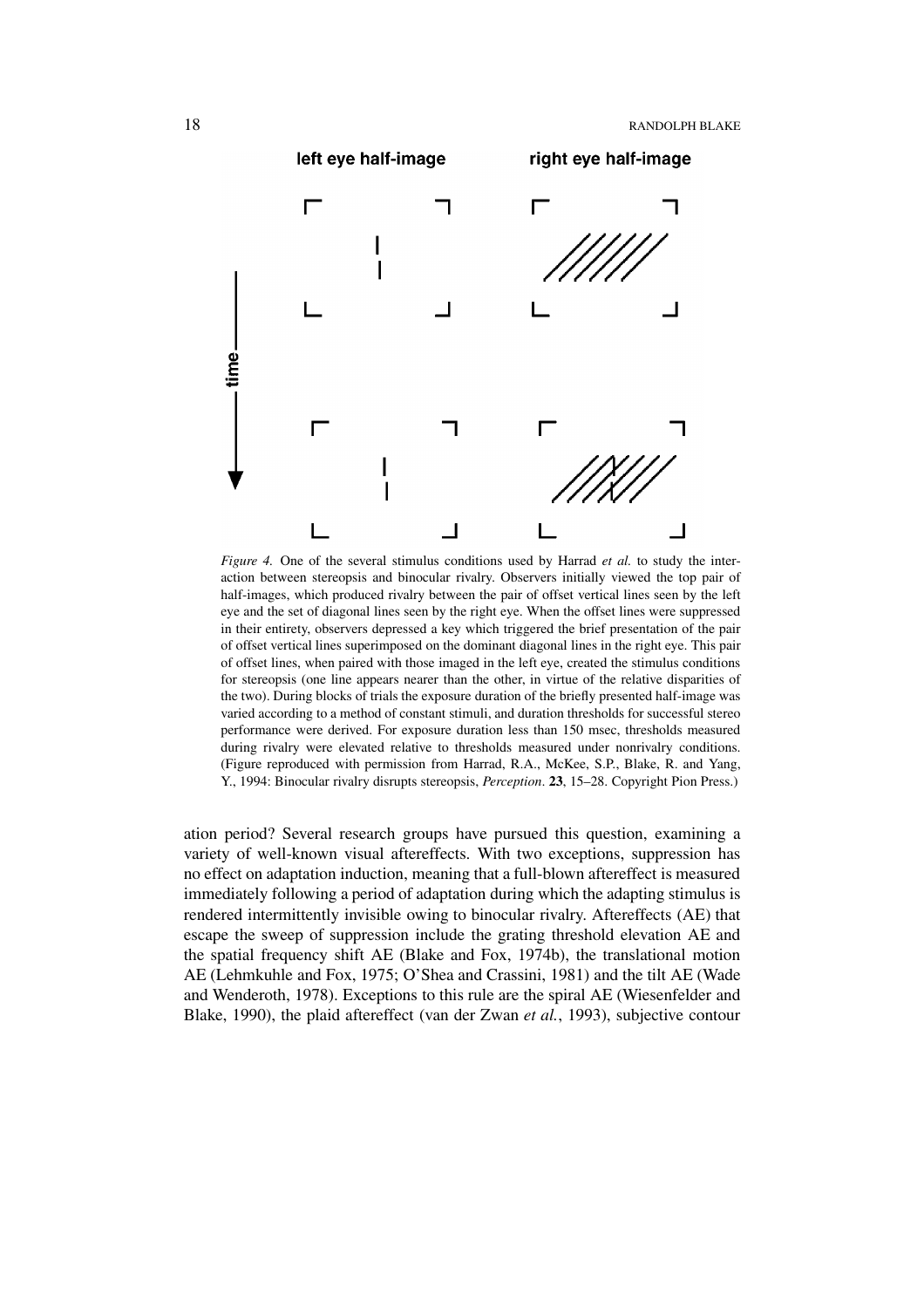adaptation (van der Zwan and Wenderoth, 1994) and the square-wave illusion AE (Blake and Bravo, 1985). This pattern of results may reflect multiple, hierarchically arranged processing stages with rivalry suppression sandwiched between certain stages (Blake, 1995). Interpretation aside, these studies demonstrate that a stimulus is not necessarily rendered completely impotent when suppressed from conscious awareness during rivalry.

3.4.2.3. *Perceptual priming*. Prior exposure to a stimulus can subsequently facilitate judgments to other stimuli that are visually or semantically similar to the originally experienced stimulus. Called "priming," this facilitation can take the form of improved recognition, faster picture naming or speeded discrimination of words from nonwords. Two experiments performed in my laboratory have shown that a suppressed stimulus loses its potency as a priming source (Zimba and Blake, 1983; Cave *et al.*, 1998). To paraphrase the title from one of these articles (Zimba and Blake, 1983), a visual pattern out of sight is also a visual pattern out of mind.

This conclusion does not hold for motion priming, however. A clever experiment by Anstis and Ramachandran (1987) showed that people viewing an ambiguous apparent motion (AM) sequence experience one of two possible patterns of motion with equal likelihood when the lengths of the alternative motion paths are equivalent. Motion perception in this case is bistable. People can be biased, however, to see a given pattern of motion if the ambiguous AM sequence is preceded by "priming" motion consistent with that pattern of motion. Capitalizing on motion bistability, Blake, Ahlstrom and Alais (1998) found that motion perception could be biased even when the priming motion was presented within the confines of a suppressed rival target, thus rendering the priming motion completely invisible. This finding, incidentally, squares with earlier work showing that AM can be perceived even when the initial frame of the AM sequence comprises a suppressed rival target (Wiesenfelder and Blake, 1991), and work showing that motion signals from a suppressed eye can interact with those from the dominant eye to determine perceived direction of motion (Carney *et al.*, 1987; Andrews and Blakemore, 1999).

## **4. What Rivals during Rivalry?**

Descriptively speaking, binocular rivalry involves a battle for dominance between conflicting patterns, with the temporary loser suppressed from consciousness for several seconds at a time. Moreover, the observer "sees" that pattern without any knowledge of which eye is dominant at any given moment during rivalry – the observer "sees" a stimulus without regard to its eye of origin. Based on appearances, then, it is entirely reasonable to believe that rivalry involves competition between alternative perceptual interpretations – indeed, this view has strong historical precedence, as summarized at the end of this section. Several lines of psychophysical evidence, however, imply that this belief may be incorrect and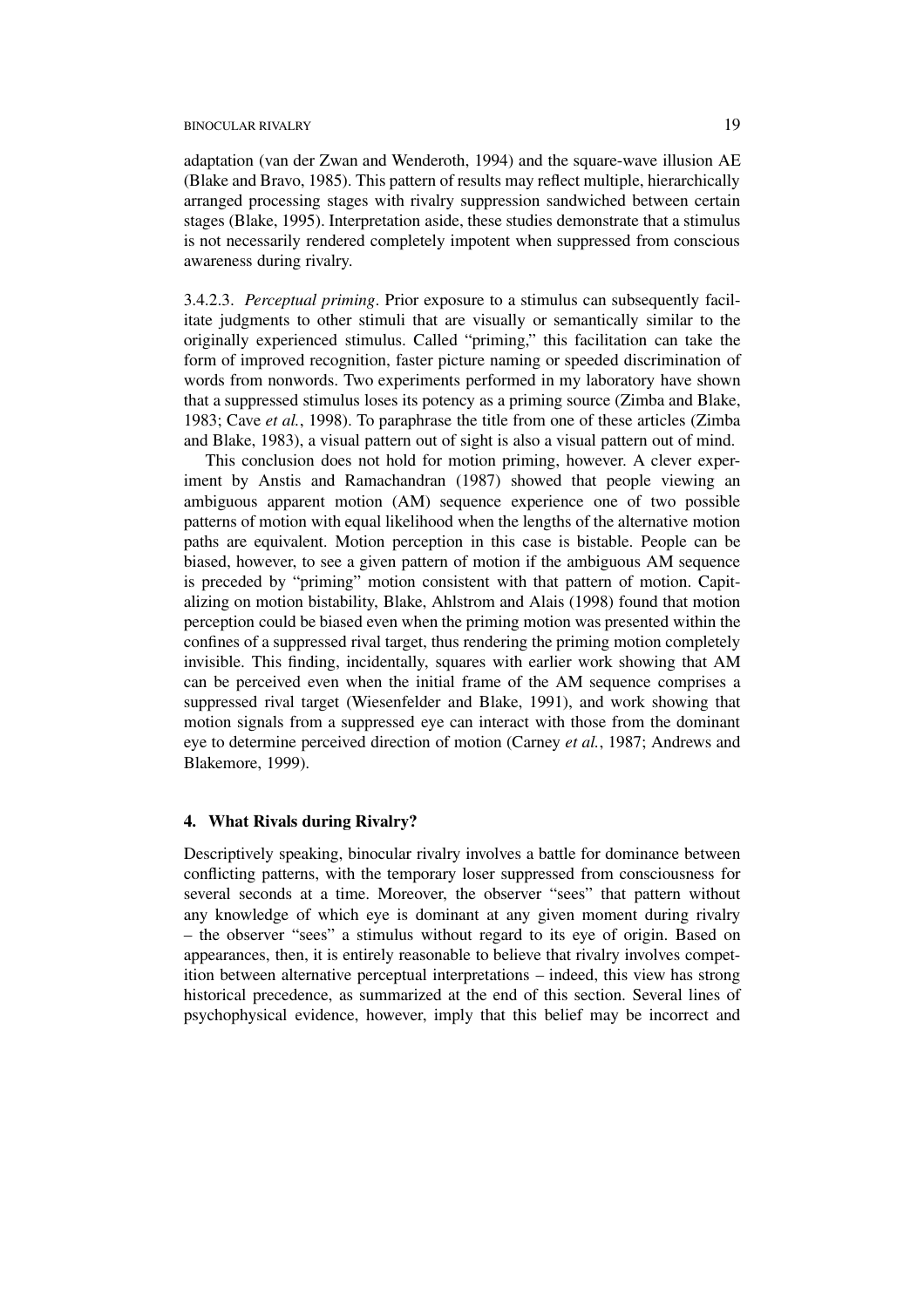

*Figure 5.* (a) Schematic of the eye swapping procedure deployed by Blake *et al.* (1980). At the start of each trial, observers dichoptically viewed a pair of orthogonally oriented gratings, shown here as horizontal and vertical. Observers depressed a key when the grating of one orientation was visible exclusively, with no hint of the other orientation. On "reversal" trials (R), button depression caused the two gratings to be interchanged between the eyes; to eliminate abrupt transients, the contrasts of the two gratings were ramped off and then back on over a 150 msec period, as indicated by the inset in the Figure. On "non-reversal" trials (NR), button depression caused the gratings to be ramped off and back on, but they were not exchanged between the eyes. On "ordinary" trials, the gratings remained present continuously when observers depressed a button to declare a grating dominant. Observers were instructed to release the button as soon as the suppressed grating achieved dominance. If a given *pattern* were dominant in rivalry, moving that pattern to the other eye should have no effect on its duration of dominance, which normally lasts at least several seconds. But if a region of a given *eye* is dominant during rivalry, swapping the orientations should produce an immediate transition in dominance, for the previously suppressed pattern would now be imaged in the currently dominant eye.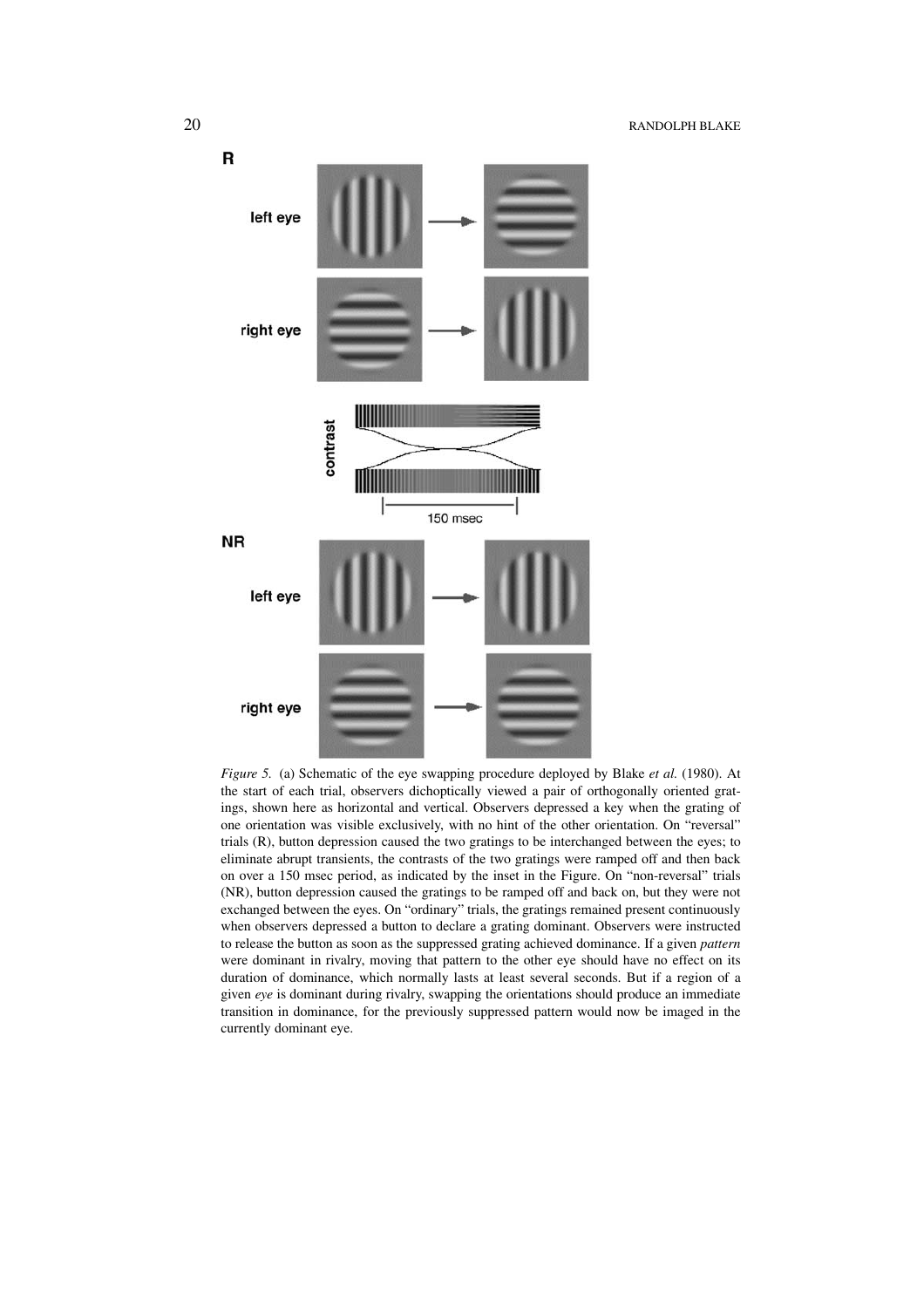

*Figure 5.* (b) Results showing that dominance durations during exchange trials (R) are significantly shorter than dominance durations during nonreversal trials (NR) and during ordinary trials where nothing happened at all (N). This pattern of results indicates that the visibility of a stimulus during rivalry depends on which eye is viewing that stimulus. (Figure 5b is reproduced with permission from Blake, R., Westendorf, D, and Overton, R., 1979: What is suppressed during binocular rivalry? *Perception* **9**, 223–231. Copyright Pion Press.)

that, instead, it is a region of one "eye" that is temporarily dominant, not a given "stimulus." Consider the eye swapping procedure illustrated schematically in Figure 5.

An observer depresses a switch when the rival pattern shown to one eye is dominant exclusively, the other being completely suppressed from vision. If this keypress causes the two rival patterns to be swapped between the two eyes, the previously dominant pattern will now be shown to the previously suppressed eye and vice versa. When this happens, the outcome is clear (Blake *et al.*, 1980): the dominant pattern abruptly becomes invisible and the previously suppressed pattern becomes dominant, implying that it was the region of an eye that was dominant, not a particular stimulus. Control trials confirm that this outcome is not due simply to turning the patterns "off" and then back "on."

Next, consider the stimulus change procedure. Here the orientation, the spatial frequency or the direction of motion of a stimulus is changed while that stimulus is suppressed. These changes, regardless how large, go unnoticed until seconds later when the suppressed eye returns to dominance – again, it seems not to be a particular pattern that is suppressed, but instead the region of an eye where a rival target is imaged (Blake and Fox, 1974a; Blake *et al.*, 1998). For "change" to go undetected during suppression, it is necessary to avoid sharp transients associated with replacement of one stimulus by another; as noted above, transients reliably break suppression (Walker and Powell, 1979).

A third piece of evidence pointing to a role for the "eyes" in rivalry comes from a study using stereo half-images that included regions in which corresponding retinal areas viewed dissimilar patterns (Shimojo and Nakayama, 1990). When that dichoptic stimulation was consistent with the partial occlusion (an ecologically valid situation), binocular vision was stable, but when dichoptic stimulation was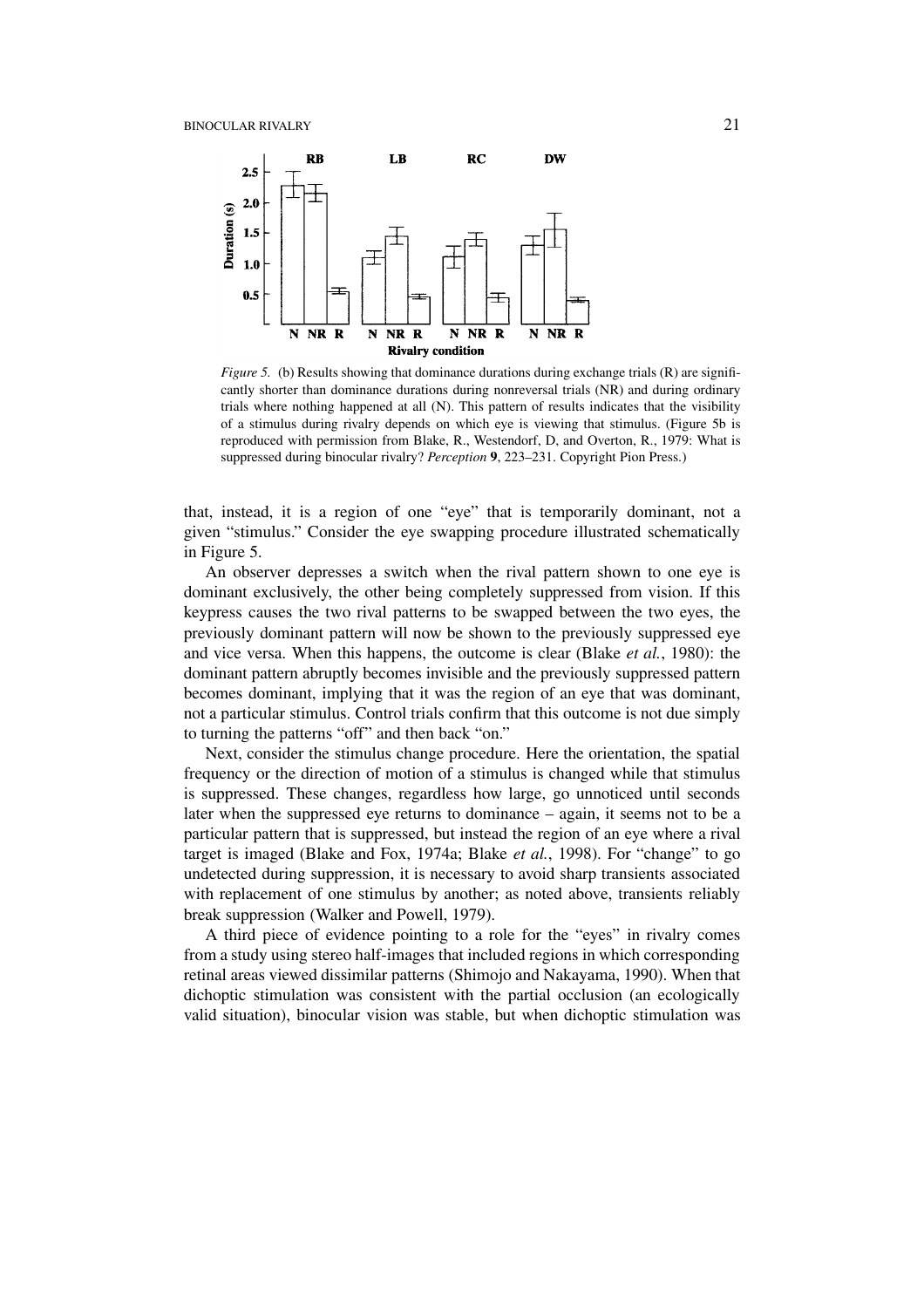inconsistent with partial occlusion binocular rivalry was experienced. In effect, these two alternative perceptual outcomes were dependent on which eye received which pattern of dichoptic stimulation, indicating that the rivalry process takes into account the eye of origin of monocular stimulation. A similar conclusion was reached by Ooi and He (1999), who found that a monocularly viewed "pop-out" array could bias dominance and could weaken suppression of a given eye during binocular rivalry; their results, too, require that the rivalry process have some record of which stimulus is being viewed by which eye.

On the other hand, several other pieces of evidence favor a "stimulus" based theory of rivalry. For example, rival targets differing in form and color can sometimes achieve states of dominance in which the color from one eye's image combines in dominance with the form from the other eye's image, temporarily creating a binocular impression that corresponds with neither monocular component (e.g., Breese, 1909; Creed, 1935; but see Hollins and Leung, 1978, for negative evidence on this point). These unusual periods of interocular combination could be construed as illusory conjunctions of the sort observed with briefly flashed arrays of colored objects (Treisman and Schmidt, 1982). Similarly, perceived direction of motion of a dominant stimulus can be influenced by the velocity of a suppressed stimulus (Andrews and Blakemore, 1999). In both of these instances, the perceptual experience during dominance phases of rivalry sometimes comprise an amalgam of attributes from *both* eyes' views, which should be impossible if all information from a given region of one eye were lost during suppression.

Advocates of "stimulus" rivalry also point to "interocular grouping" during rivalry as evidence against "eye" rivalry (Kovács *et al.*, 1996). Figure 6 illustrates one particularly captivating instance of this phenomenon. With some practice viewing these patchwork rival figures, observers are able to see either of two globally coherent figures: the face of an ape or a complete array of text. These periods of coherent perception, of course, can only be achieved by very specific combinations of left-eye and right-eye components that are dominant simultaneously; obviously, one eye alone is not responsible for dominance. Evidence for simpler versions of interocular grouping have been reported by others as well (Diaz-Caneja, 1928, translated by Alais, O'Shea, Mesana-Alais and Wilson, 2000; Dörrenhaus, 1975; Alais and Blake, 1999).

Thus vision seems to be exploiting structural regularity to link distributed features in these kinds of displays, and one might be tempted to attribute these linkages to "top-down" processes signifying meaningful perceptual interpretations. This attribution, however, may be premature. Within early visual cortical areas, including V1, there exist long-range, lateral connections among orientationselective neurons, with these connections arranged so as to strengthen responses among neurons signalling extended contours (Bosking *et al.*, 1997; Das and Gilbert, 1995). These lateral connections provide a possible neural substrate for embodiment of visual context effects, without the need for "top-down" feedback (Field *et al.*, 1993). Of course, there also is abundant evidence for feedback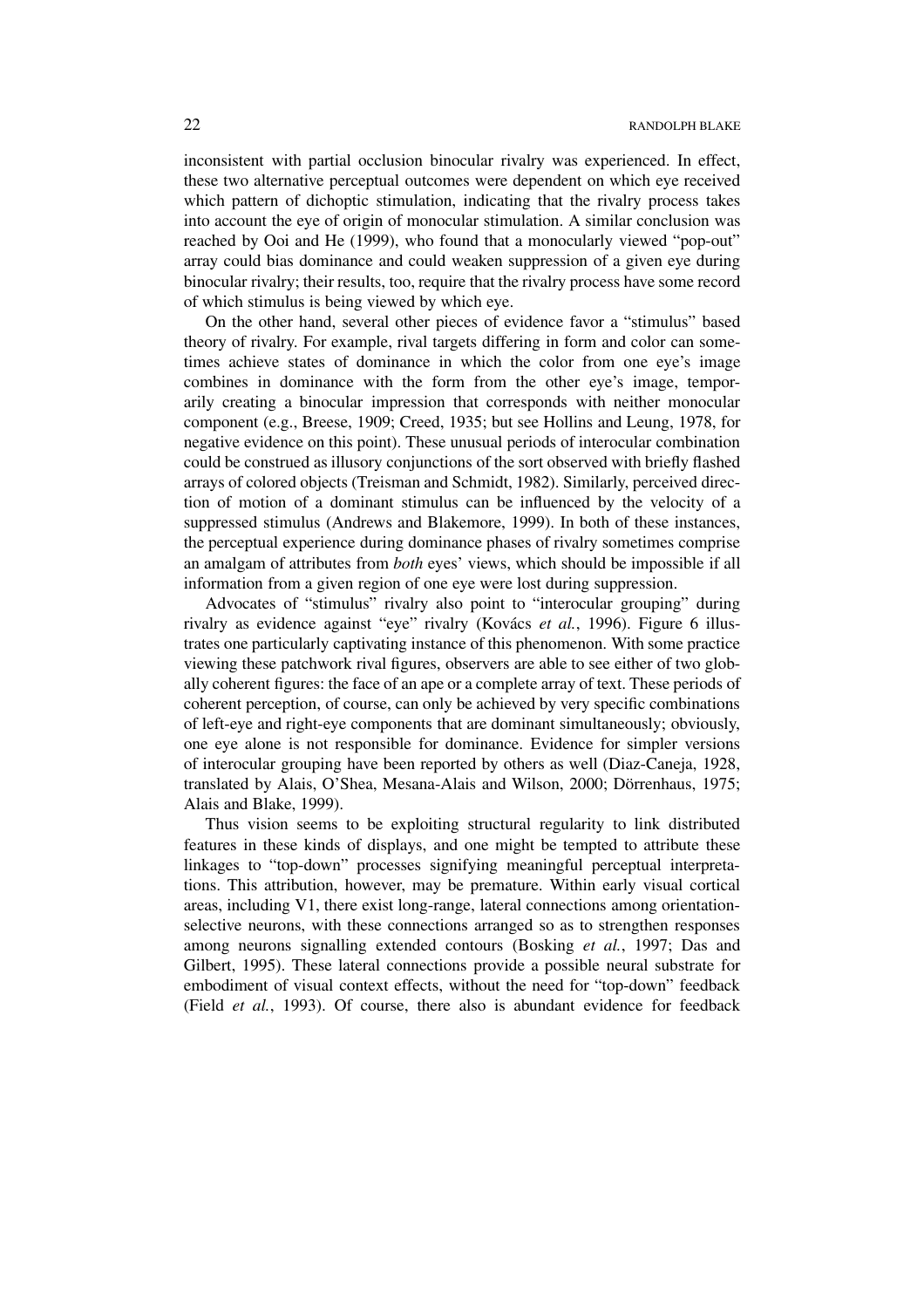

*Figure 6.* Rival targets used by Kovács et al. (1996). Shown in the upper part of the figure (A) is a pair of rival targets consisting of dissimilar pictures (in this case the face of an ape and a page of text) viewed by left and right eyes. Shown in the lower part of the figure (B) is a pair of rival targets each consisting of portions of the ape's face and portions of the text. Upon viewing these mixed rival targets, observers occasionally experience periods during which the ape or the text is dominant completely, an outcome that can only be achieved by the combination of image fragments from both eyes. Kovacs *et al.* found the incidence of complete dominance to be greater than that expected on the basis of chance alone. Readers may free-fuse these rival targets to judge the incidence of interocular grouping. (Figure reproduced with permission from Kovacs, I., Papathomas, T.V., Yang, M. and Fehér, A. 1997: When the brain changes its mind, Interocular grouping during binocular rivalry, *Proc. Natl. Acad. Sci. USA* **93**, 15508–15511. Copyright National Academy Press.)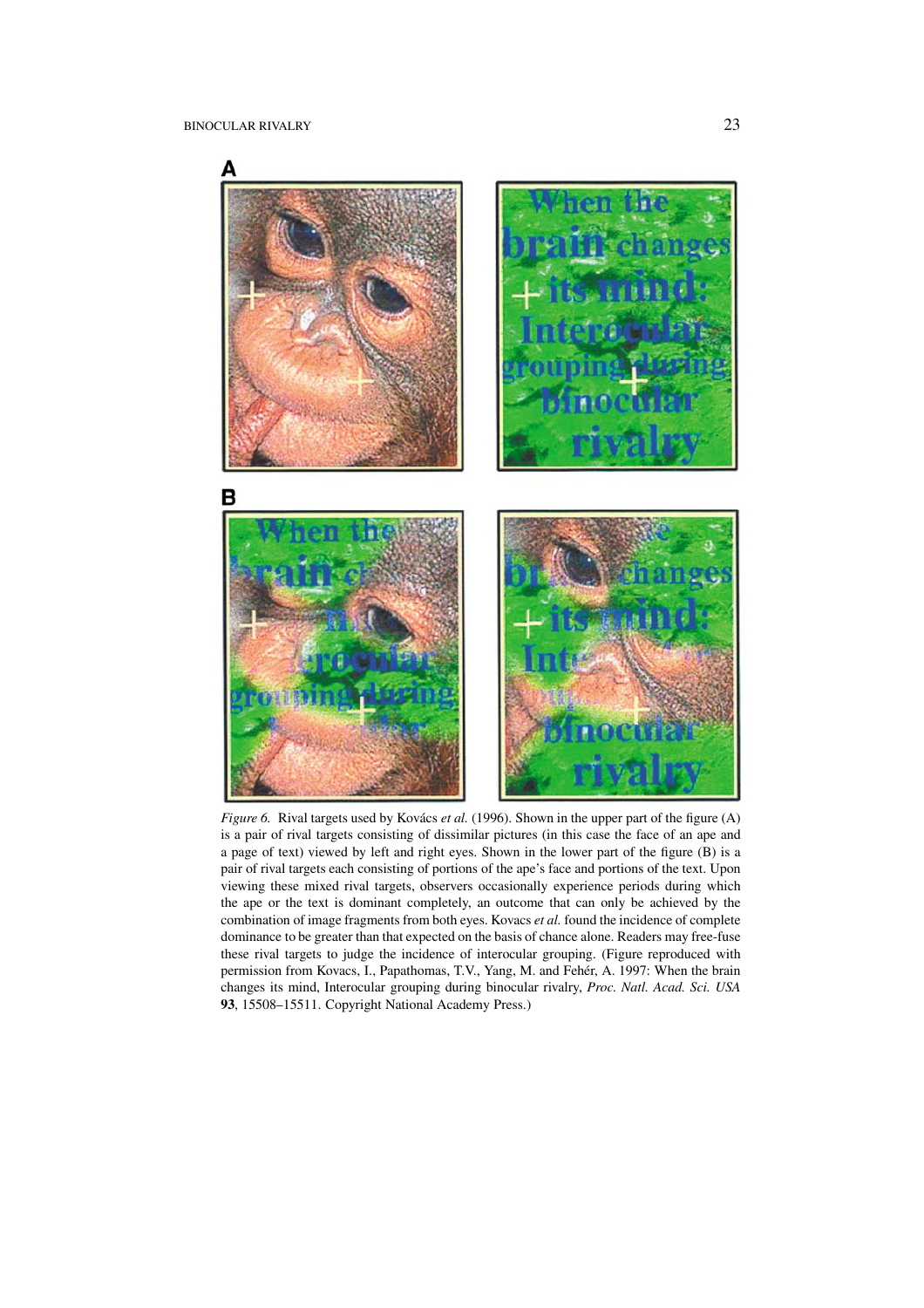

*Figure 7.* Schematic of stimulus displays used by Logothetis *et al.* (1996) and, subsequently, by Lee and Blake (1999). On some observation trials (exchange trial), orthogonally oriented rival gratings are flickered at 18 Hz and are intermittently exchanged between the eyes at a brisk rate (shown here as 3 Hz, the value used by Logothetis *et al.*); on other trials (non-exchange trial), the rival gratings flicker at 18 Hz but are not exchanged between eyes. (Figure reproduced with permission from Lee, S.H. and Blake, R., 1998: Rival ideas about binocular rivalry, *Vision Res*. **39**, 1447–1454. Copyright Elsevier Press.)

connections from higher cortical areas to lower ones. Thus, it stands to reason that feedback information registered during dominance phases of rivalry could impact neural events transpiring anywhere along the visual pathways, in a manner surmised by Papathomas *et al.* (1999). It remains for future work to reveal the extent to which visual image meaning per se can promote dominance during rivalry. In the meantime, these compelling interocular grouping phenomena certainly underscore that rivalry does not involve dominance of an entire eye; instead, spatially distributed image features can be cooperatively grouped to promote figural coherence. But interocular grouping does not rule out the possibility that the suppressed portions of an image are, in fact, linked to a given eye. Global dominance may be achieved by the spatial amalgamation of "eye" based features.

Perhaps the most influential piece of evidence favoring "stimulus" rivalry is provided by a paper published in *Nature* by Logothetis *et al.* (1996) in which they created novel stimulus conditions that unequivocally preclude eye rivalry. Using a variant of the eye interchange technique, they repetitively exchanged the two eyes' patterns every 333 msec. In addition, both rival targets (low contrast, orthogonally oriented gratings) were rapidly flickered at 18 Hz (see right-hand drawing in Figure 7, labelled "Exchange trial"). Observers viewing this unique display experienced periods during which one grating was dominant for several seconds at a time, with dominance fluctuating between the two gratings in a slow, irregular time-course just like that experienced during conventional rivalry. Logothetis *et al.* referred to this outcome as "stimulus rivalry" because observers were perceiving a given stimulus for durations that exceeded the rate at which that stimulus was exchanged between the eyes – clearly, these extended periods of stimulus dominance could not be attributable to "eye" rivalry. Generalizing from their results,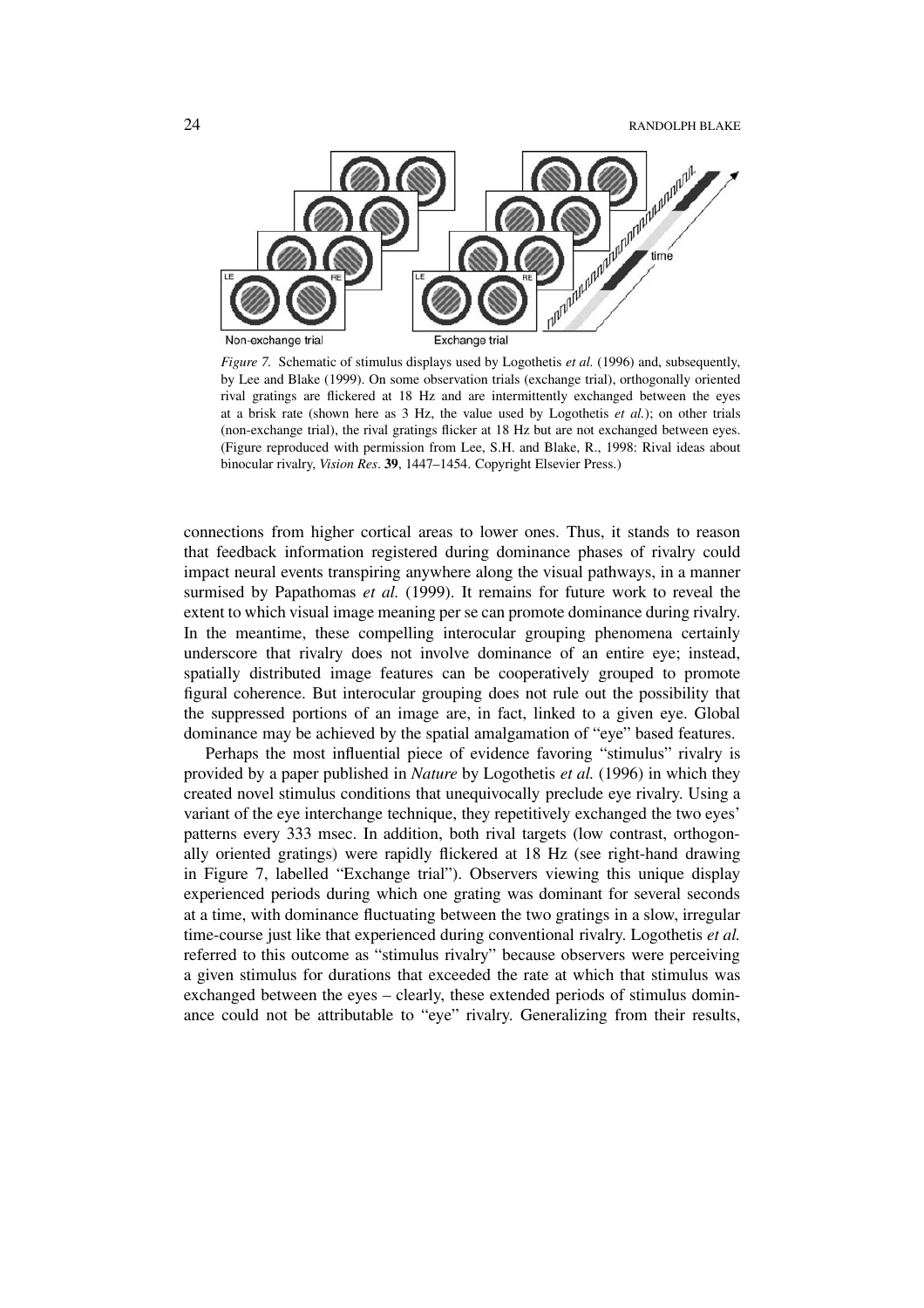Logothetis *et al.* concluded that rivalry under conventional conditions, wherein stimuli are not swapped between the eyes, also entails alternations in dominance between competing stimuli, not between competing eyes. According to Logothetis (1998), "the dominance and suppression of a pattern during rivalry reflects the excitation and inhibition of cell populations in the higher visual areas, which are directly involved in the representation of visual patterns." He echoes this view in a later essay (Logothetis, 1999) by saying, "rivalry occurs because alternate stimulus representations compete in the visual pathway (p. 73)."

Intrigued by Logothetis *et al.*'s report and their conclusions, members of my laboratory felt it important to test the generality of these findings. Accordingly, Sang-Hun Lee and I created modified versions of the unique displays used by Logothetis *et al.*, including ones that examined "eye" vs "stimulus" rivalry over a wider range of spatial and temporal conditions (Lee and Blake, 1999). Specifically, we repetitively interchanged left and right eye rival targets while, at the same time, flickering those targets at 18 Hz ("exchange trials" in Figure 7). We also intermixed conventional, "non-exchange" trials on which rival targets were flickered at 18 Hz but were *not* rapidly swapped between the eyes ("Non-exchange trials" in Figure 7). On any given trial observers did not know which type of presentation was being presented – eye swapping or not – and following each trial observers indicated whether they experienced "slow, irregular" changes in dominance, "rapid, regular changes" in dominance, or "mixed and patchy" dominance. All four observers, including three who were naive about the purpose of the experiment, experienced "slow, irregular" changes in dominance under the conditions tested by Logothetis *et al.*, i.e., low contrast, high spatial frequency gratings interchanged between the eyes at 3 Hz. At slower exchange rates and at lower spatial frequencies, however, these observers experienced "rapid, regular" fluctuations in dominance, indicating that they were perceiving the regular flips in orientation presented to a given eye (i.e., "eye" rivalry). At the lowest spatial frequencies tested, observers primarily experienced piecemeal rivalry. In other words, "stimulus" rivalry is confined to a rather narrow range of spatial and temporal conditions (see Figure 8). We also found that the incidence of "stimulus rivalry" within this restricted, optimal region of spatio-temporal space was markedly dependent on the nature of the 18 Hz flicker. We picked the best spatial frequency and the best eye exchange rate for producing "stimulus rivalry" and then tested using different conditions of temporal modulation. When the rapid, 18 Hz flicker was eliminated, the incidence of "stimulus rivalry" dropped from 68% to 30%. Moreover, when the non-flickering gratings were exchanged at 3 Hz between the eyes in a manner that eliminated abrupt transients (gaussian contrast modulation rather than square-wave modulation), the incidence of "stimulus rivalry" dropped to 10%.

Based on the results from this study, we (Lee and Blake, 1999) concluded that the narrow range of conditions yielding "stimulus rivalry" effectively overrides normal rivalry, perhaps because of the complex train of transient events accompanying rapid flicker and eye exchange. After all, it is known from the study by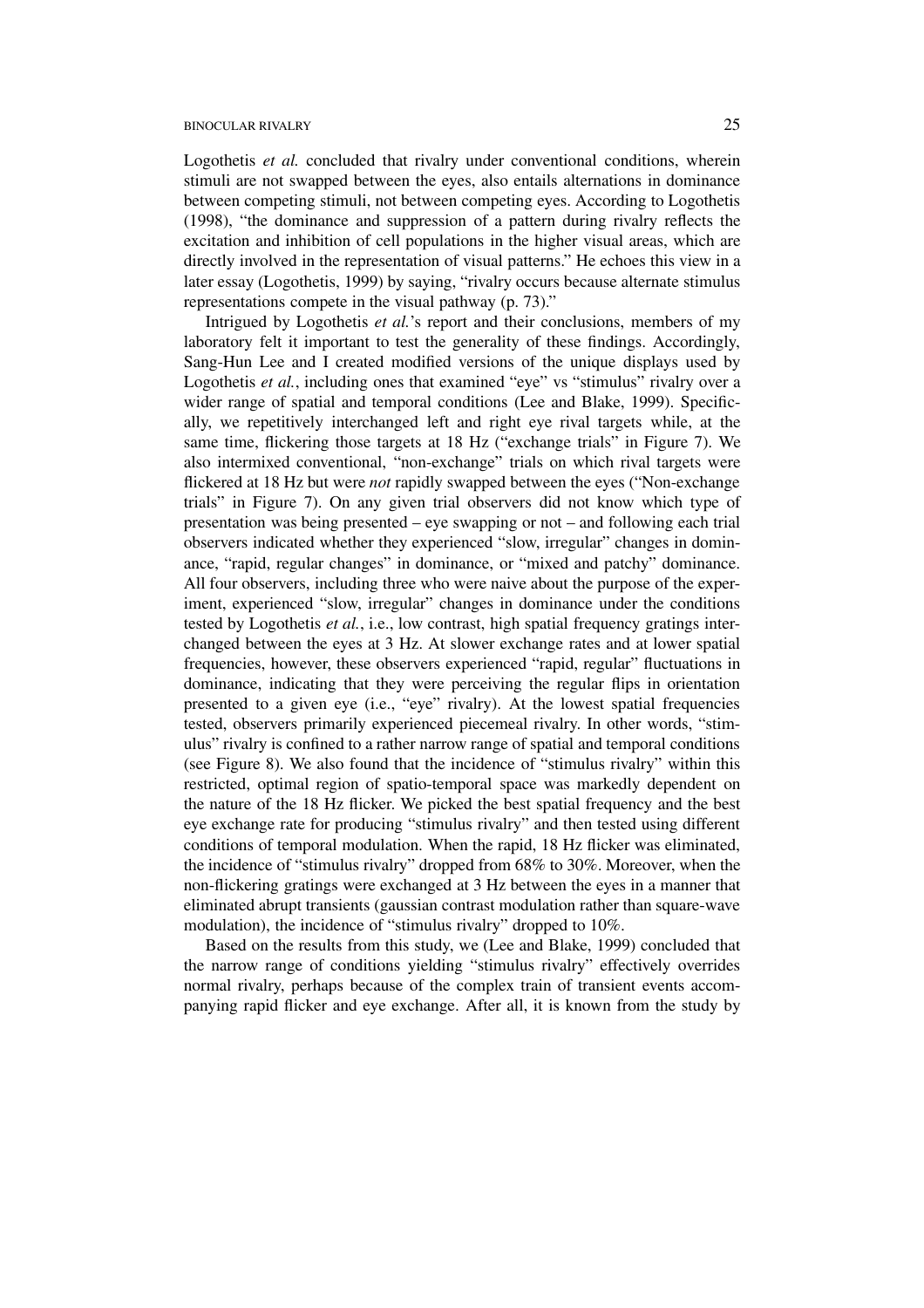

Figure 8. These three graphs show the relative incidence of "stimulus" rivalry, conventional rivalry and piecemeal rivalry for different conditions of dichoptic flickered on/off at 18 Hz and were interchanged between the eyes at a rate that varied over blocks of trials (duration shown along the abscissa). Grating contrast was constant at 25% and spatial frequency of both gratings varied over the range shown on the ordinate. Evidence for "stimulus" rivalry (slow, observers experienced either conventional rivalry (fast, regular change) or piecemeal rivalry (mixed, patchy grating). (Figure reproduced with permission *Figure* 8. These three graphs show the relative incidence of "stimulus" rivalry, conventional rivalry and piecemeal rivalry for different conditions of dichoptic<br>stimulation measured using the exchange technique illustrat stimulation measured using the exchange technique illustrated in Figure 5. For these measurements, the two eyes viewed orthogonally oriented gratings that irregular change) was observed almost exclusively at high spatial frequencies and at fast rates of eye exchange; throughout most of the spatio-temporal space, from Lee, S.H. and Blake, R., 1998: Rival ideas about binocular rivalry, Vision Res. 39, 1447-1454. Copyright Elsevier Press.)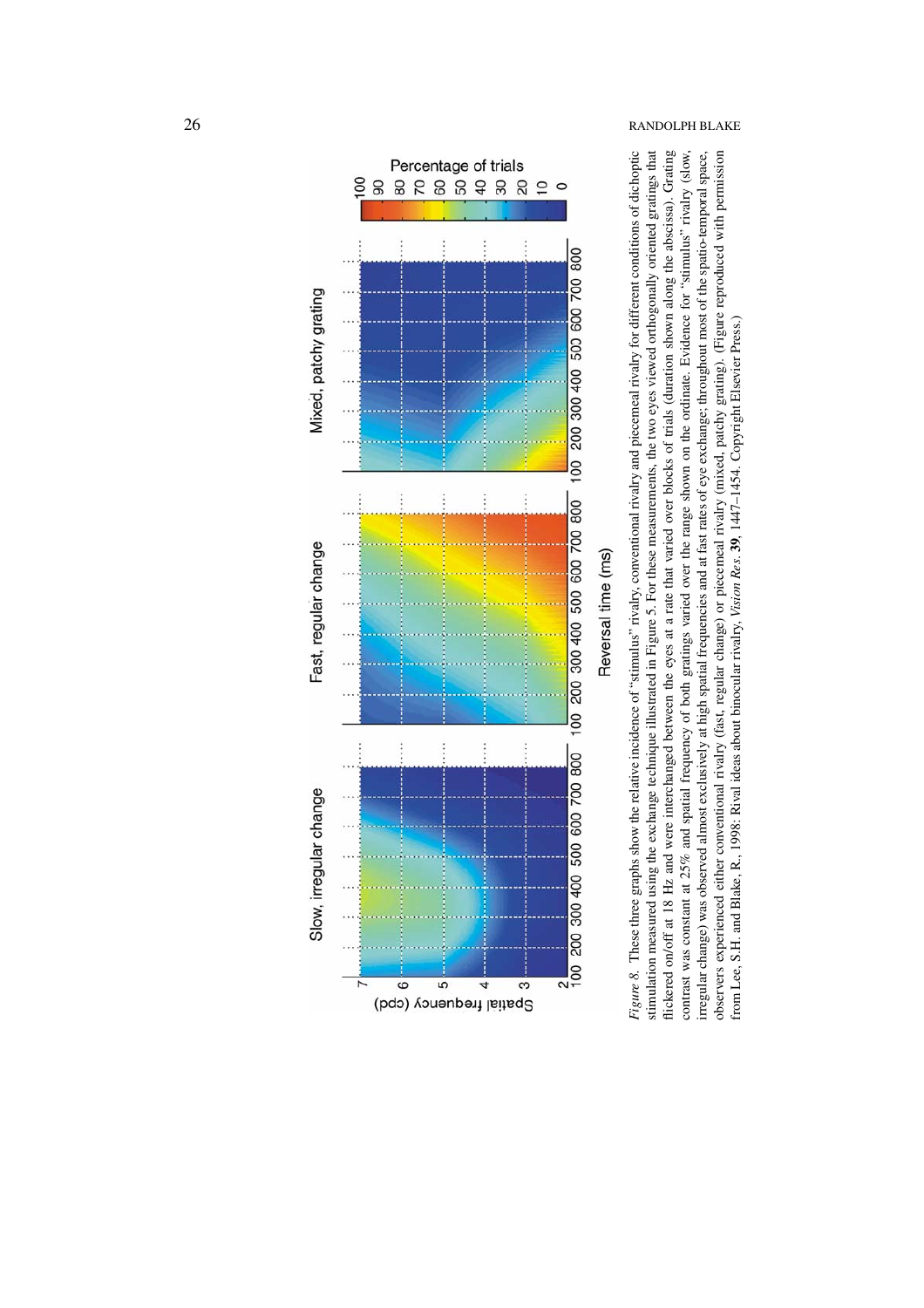O'Shea and Crassini (1984) that transients can disturb rivalry, and the same conclusion is implied by test probe experiments showing that abrupt stimulus changes disrupt the normal course of rivalry (Fox and Check, 1968; Walker and Powell, 1984; Blake *et al.*, 1990). It is important to note that the results of Lee and Blake do not discredit the existence of "stimulus rivalry" but, instead, indicate that "stimulus rivalry" represents yet another intriguing form of perceptual bistability that can arise when normal binocular rivalry is disengaged.

Despite this limitation on the generality of the findings of Logothetis *et al.* (1996), the "stimulus" view of rivalry is widely accepted in the field of visual neuroscience, having been embraced by a number of investigators interested in perceptual organization and in conscious awareness. Thus, for example, Andrews and Purves (1997) opine that "when the stimulus is an ambiguous figure or dichoptically rivalrous, then perception fluctuates between various possible associations in an ongoing effort to find a definite meaning (p. 9908)." According to this view, then, binocular rivalry is just one member of a large class of multistable phenomena all involving fluctuations in alternative object interpretations. Included in that class along with rivalry are Rubin's vase/face illusion, the Necker cube, the "old woman/young girl" figure, kinetic depth reversals, the Schroeder staircase and the Hering bent card illusion. Certainly at the descriptive level, rivalry does behave like the rest of these, with fluctuations in alternative interpretations over time. And there is some evidence that successive durations of these alternative perceptual states are independent random variables. However, this resemblance does not necessarily mean that all these phenomena arise from a common visual mechanism involving the generation of object descriptions. Indeed, there is evidence (Struber and Stadler, 1999) that "top-down" influences (an instruction to "control" the reversal rate) are more successful for contrast-reversal figures (e.g., the "duck/rabbit" figure) than for perspective-reversal figures (e.g., the Necker cube). In addition, the reversal rate tends to increase throughout prolonged viewing of ambiguous figures (e.g., Brown, 1955) while the rate tends to decrease during prolonged viewing of binocular rivalry. The observation that different multistable phenomena, including binocular rivalry, exhibit comparable temporal fluctuations may reflect a fundamental property of neural dynamics, but not necessarily a common neural mechanism.

Besides the influential study by Logothetis *et al.* (1996), there is another strong reason for the growing popularity of the "stimulus" view of rivalry: it seems to have the force of neurophysiological evidence behind it. In "higher" temporal lobe areas thought to mediate visual object recognition, all neurons show modulations in activity in synchrony with a monkey's report of fluctuations in perceptual dominance (Sheinberg and Logothetis, 1997); cell activity, in other words, closely mirrors an animal's perceptual experience. In contrast, relatively few neurons in "early" visual areas exhibit such tight coupling between firing rate and perception, including neurons in area MT (Logothetis and Schall, 1989) and monocular neurons in area V1 (Leopold and Logothetis, 1996). This pattern of neurophysiolo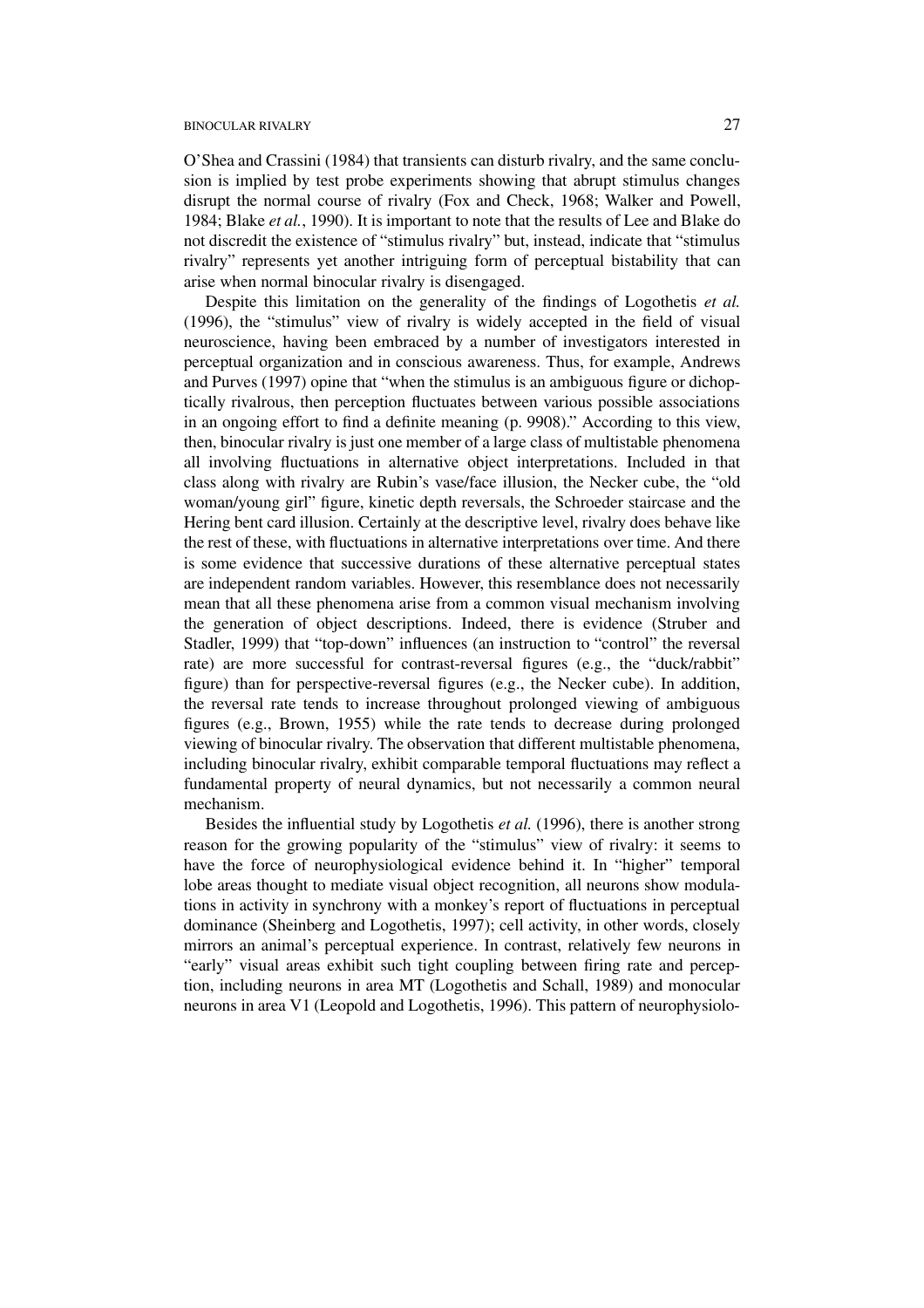gical data has been interpreted by some as evidence against "eye" rivalry, since eye-of-origin information is maintained only within V1 neurons whose activity is mostly unrelated to fluctuations in dominance. But with all due respect to neurophysiology, data from single-cell recordings cannot dictate how psychophysical experiments must turn out. A failure to find neurophysiological evidence favoring "eye" rivalry can not negate perceptual evidence implicating "eye" rivalry; instead, that failure implies that it may be necessary to rethink the nature of the neural concomitants of rivalry.

Incidentally, the phrase "eye" rivalry is sometimes used synonymously with "early" rivalry, meaning that the neural events triggering and controlling rivalry transpire at "early" stages of visual processing. It should be noted, however, that "early" rivalry does not necessarily mean that competition occurs between corresponding regions of the two eyes. One could imagine an "early" rivalry process that operates on local image features registered among binocular neurons. Distinguishing "early" from "late" rivalry using psychophysical techniques is tantamount to determining the extent to which rivalry is governed by cognitive factors, including object semantics. The brain imaging techniques of functional magnetic resonance imaging (fMRI) and magnetic encephalography (MEG) can also be employed fruitfully to address this issue of early vs late rivalry (Lumer *et al.*, 1998; Tong *et al.*, 1998; Srinivasan *et al.*, 1999; Polansky *et al.*, 2000); elsewhere in this special issue, these techniques are discussed by Tong (2001).

As an historical aside, it is interesting to note that this currently popular view – stimulus rivalry – is reminiscent of a position championed by several noted authorities of their time, including Helmholtz, William James and Charles Sherrington. Although they didn't use these exact words, they construed rivalry as a high-level, central process in which fully elaborated monocular views competed for mental dominance. For example, Sherrington (1906) wrote:

Only after the sensations initiated from right and left corresponding points have been elaborated, and have reached a dignity and definiteness well amenable to introspection, does interference between the reactions of the two eye-systems occur. The binocular sensation attained seems combined from right and left uniocular sensations elaborated independently .... In retinal rivalry we have an involuntarily performed analysis of this sensual bicompound. The binocular perception in that case breaks down, leaving phasic periods of one or other of the component sensations bare to inspection (p. 379).

This view seems to have survived well into the latter part of this century, as exemplified by Walker's widely cited review of the binocular rivalry literature in which he endorses the classical, cognitive view (Walker, 1978). It was Levelt's influential monograph (Levelt, 1965) that introduced an alternative conceptualization of rivalry, one treating it as a relatively "low level" process responsive to unrefined image primitives such as luminance contrast and contour density. Although it took some years for Levelt's ideas to catch on, by the mid-70's vision scientists were beginning to construe rivalry as arising from reciprocal inhibition between feature-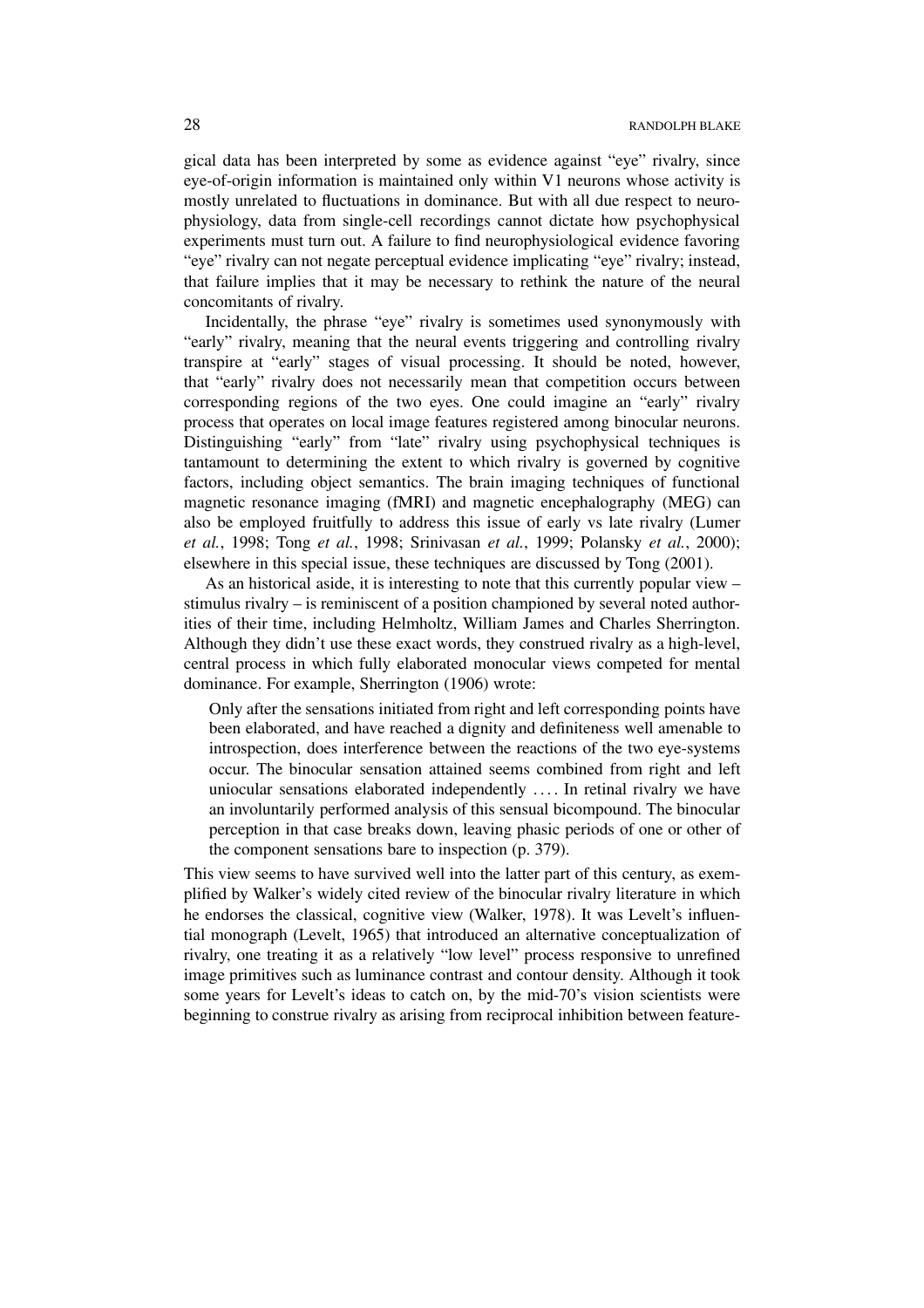detecting neurons in early vision (Blakemore *et al.*, 1972; Wade, 1974; Abadi, 1976; Lehky, 1988; Blake, 1989). In the last decade, however, the pendulum has begun to swing back to the classic, "cognitive" view.

## **5. On the Neural Bases of Binocular Rivalry**

A major purpose of this special issue of *Brain and Mind* is to highlight binocular rivalry's potential usefulness as a "tool" for discovering the neural concomitants of conscious awareness. It is appropriate, therefore, to conclude this article with some speculations on those concomitants, including some caveats about what to look for and where to look.

## 5.1. BINOCULAR FUSION VS BINOCULAR RIVALRY

What is rivalry's relation to normal binocular single vision? An enduring idea in the vision literature posits that rivalry occurs all the time, not just when the two eyes receive dissimilar stimulation (e.g., Asher, 1953). According to this idea, alternating suppression is *the* mechanism responsible for single vision; it's always occurring but we fail to realize it because the two monocular views are normally identical. Known as suppression theory, this idea has had adherents as recently as the late twentieth century (e.g. Wolfe, 1986).

The weight of the evidence now, however, goes against strict suppression theory (e.g., O'Shea, 1987), although binocular suppression may play a role in eliminating diplopia for images formed by objects located far away from the horopter (Ono *et al.*, 1977). A major reason for believing that binocular single vision is not attributable solely to suppression is that normal single vision is not accompanied by transient losses in visual sensitivity that are the hallmark of suppression phases of binocular rivalry (e.g., Wales and Fox, 1970). For this and other reasons, it is now believed that binocular fusion takes precedence over binocular rivalry (Blake and Boothroyd, 1985). Only when the visual system fails to find left- and righteye matching features does vision lapse into reciprocal periods of dominance and suppression. This conclusion is important, for it implies that one should expect to find the neural concomitants of rivalry only when an observer is explicitly experiencing rivalry and not when experiencing stable binocular single vision.

# 5.2. IS RIVALRY A PROPERTY OF JUST ONE OF THE "MULTIPLE" VISUAL PATHWAYS?

It is widely accepted that primate vision comprises multiple neural pathways, each specialized to some degree in terms of its selectivity to spatial and temporal frequency, color, motion and luminance contrast. There remains active debate concerning the particulars of these pathways and the extent to which they interact, but the general notion of multiple pathways is deeply ingrained in contemporary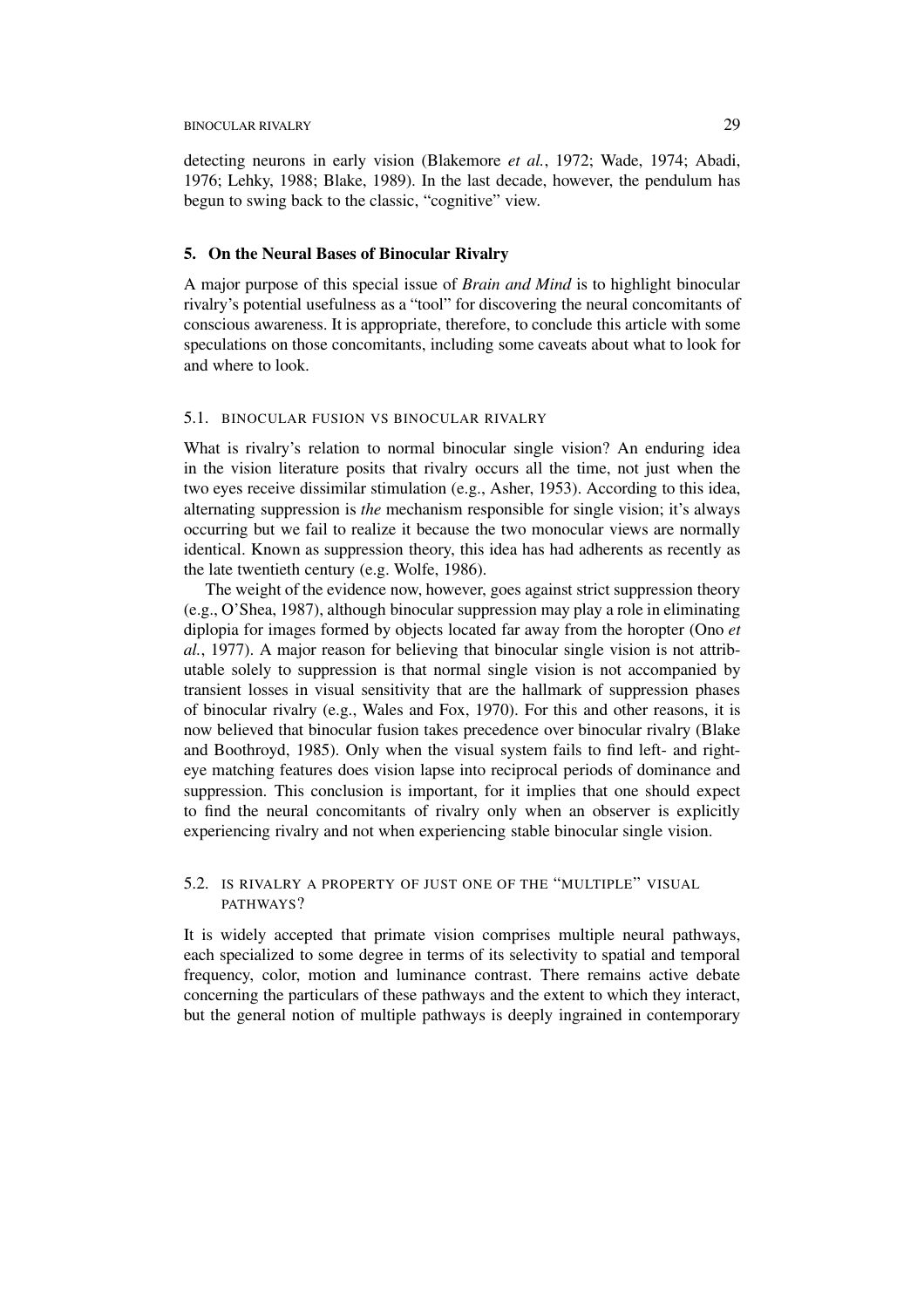visual neuroscience. Is there reason to believe that the neural events underlying binocular rivalry arise within just one of these putative pathways?

Based on the spatial frequency range yielding the most clear-cut rivalry, Hollins (1980) speculated that rivalry is crucially dependent on activity in what at that time was dubbed the "transient" channel and which today we would call the "magnocellular pathway." The same conclusion was reached by Livingstone and Hubel (1987), who thought that stimulation favoring the parvocellular pathway yielded fusion of dissimilar monocular stimuli, not rivalry. In subsequent work, however, this conclusion has not received support. For one thing, we know that rival targets "seen" primarily by the parvocellular pathway can nonetheless yield clear binocular rivalry (Kulikowski, 1992; O'Shea and Williams, 1996). For another, at least some stimulus conditions that should strongly activate the magnocellular pathway in fact fail to generate binocular rivalry (O'Shea and Blake, 1986; Liu *et al.*, 1992) or yield weak rivalry at best (Carlson and He, 2000). Certainly, the limited fMRI data on fluctuations in neural activity during rivalry points to strong modulation in neural activity within ventral stream structures typically associated with the "form" or parvocellular pathway (Tong *et al.*, 1998). The weight of evidence today is against the hypothesis that rivalry is a property primarily of the magnocellular pathway.

Is there reason to believe that it is the parvocellular pathway that makes the more robust contribution to rivalry, as proposed by some (Ramachandran, 1991; Carlson and He, 2000)? As mentioned above, there are good reasons for believing that rivalry can be experienced under stimulus conditions that activate just the parvocellular pathway. Moreover, several psychophysical studies indicate that motion information can be integrated between the two eyes while, at the same time, those eyes are engaged in form rivalry (Andrews and Blakemore, 1999; Carlson and He, 2000) or in color rivalry (Carney *et al.*, 1987). Recall, too, that motion information associated with a suppressed rival target can nonetheless generate the translational motion aftereffect (Lehmkuhle and Fox, 1975), can support perception of apparent motion (Wiesenfelder and Blake, 1991) and can bias perception of otherwise ambiguous motion (Blake *et al.*, 1998). All these observations are consistent with the hypothesis that rivalry transpires mainly in the parvocellular pathway, with aspects of vision associated with the magnocellular pathway escaping rivalry's vicissitudes. Still, there are studies reporting vigorous binocular rivalry when the two eyes receive incompatible directions of motion (Blake *et al.*, 1985), including motion at speeds strongly favoring magnocellular activation (van de Grind *et al.*, in press). Moreover, observers can experience binocular rivalry even between competing motion aftereffects, provided that those aftereffects are elicited by real motion (Blake *et al.*, 1998). It is commonly thought that the MAE arises from neural signals within the magnocellular pathway (e.g., Tootell *et al.*, 1995). It is not immediately obvious how to reconcile these latter findings with the idea that rivalry is the exclusive consequence of parvocellular activity.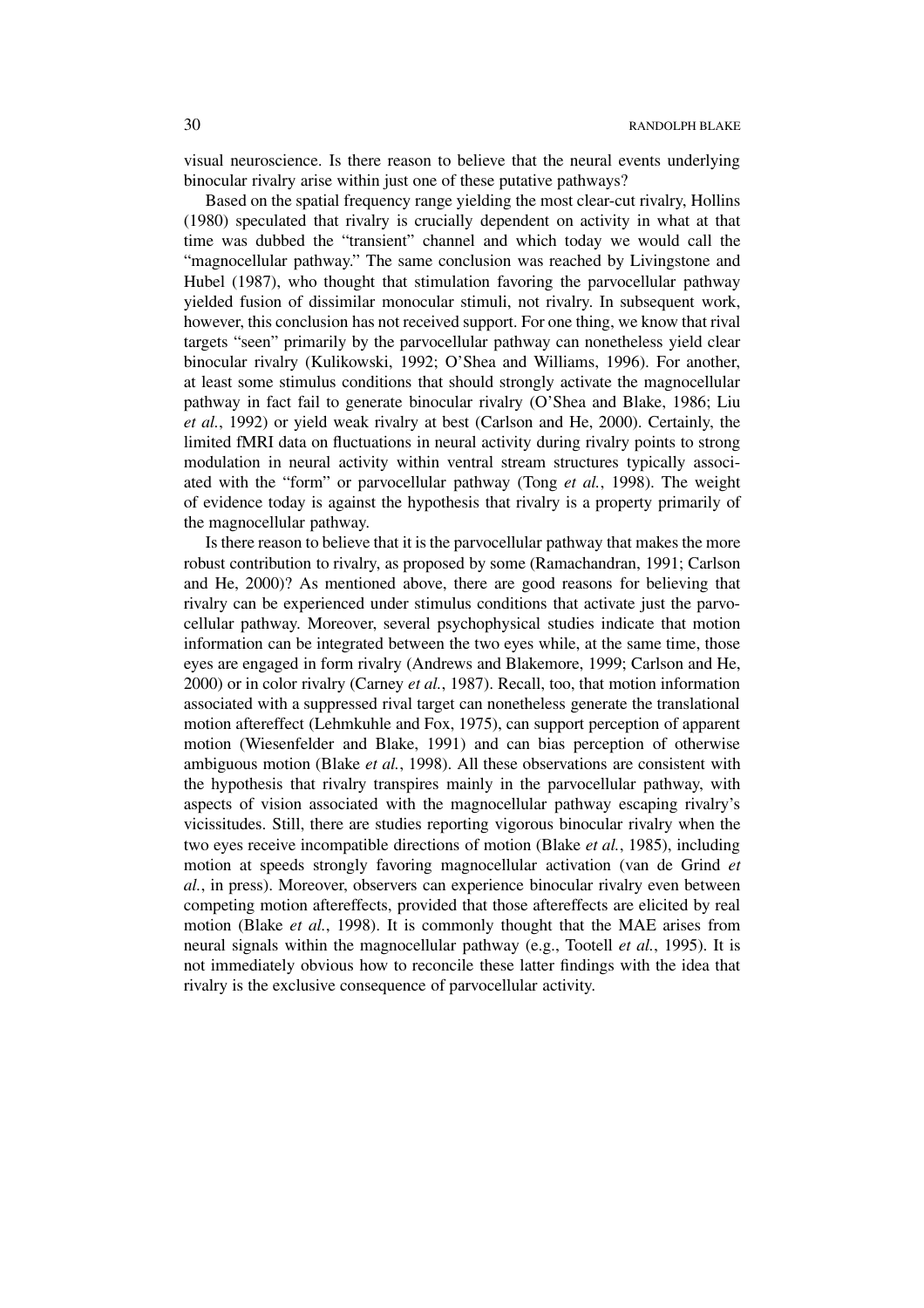#### 5.3. DOES RIVALRY RESULT FROM DISTRIBUTED NEURAL PROCESSES?

Simply observing rivalry, one is fascinated and intrigued that a highly visible, complex, interesting stimulus can disappear from conscious awareness for several seconds at a time. Though still imaged on the retina, that stimulus behaves visually as if it intermittently ceased to exist. Based on this phenomenology, one might be tempted to conclude that the neural events underlying rivalry are as profound as those accompanying intermittent physical removal of a stimulus. However, this temptation may be misleading – relatively modest shifts in the balance of neural activity between different populations of neurons may be sufficient to promote dramatic fluctuations in the visual appearance of the objects represented by that activity. In this regard, we are reminded that, during suppression phases of rivalry, visual sensitivity is not dramatically depressed but, instead, is reduced by a very modest degree. The neural concomitants of suppression, in other words, do not engender a complete blockade of information transmission but, instead, seem to embody a rather modest gain change. To the extent that this view is correct, neurophysiologists searching for those neural concomitants may need to look for more subtle changes in cellular responses coincident with fluctuations in dominance and suppression.

By the same token, psychophysical studies of rivalry may need to rethink how to predict the effect of suppression on other visual phenomena such as adaptation aftereffects. In much of the past work on this question, including studies by me, the effects of intermittent suppression during rivalry have been contrasted with intermittent physical removal of that rival target (e.g., Blake, 1995). But this comparison may be misleading if the neural concomitants of suppression, in fact, are tantamount merely to attenuating, not eliminating, neural signals associated with a given stimulus. To illustrate, consider suppression's failure to reduce the magnitude of the conventional motion aftereffect (Lehmkuhle and Fox, 1976), which has been interpreted to indicate that registration of information about translational motion is unaffected by suppression. Perhaps suppression does not block registration of that information, thereby reducing the overall duration of adaptation, but instead dilutes the effective contrast of the adapting stimulus by an amount insufficient to impact the magnitude of the resulting aftereffect. So, in brief, we should not necessarily equate phenomenal suppression of a stimulus with physical removal of that stimulus. To paraphrase an idea advanced by Ramachandran (1991), rivalry need not involve a complete occlusion of one eye's signals.

In a related vein, it may also be an oversimplification to speak of rivalry "occurring" at any one particular neural locus (another oversimplification of which a number of researchers are guilty, including me). Indeed, brain imaging studies of humans experiencing rivalry (Polansky *et al.*, 2000; Tong *et al.*, 1998; Lumer *et al.*, 1998; Tononi *et al.*, 1998) and single-unit studies from awake, behaving monkeys experiencing rivalry (Logothetis, 1998) both imply that traces of the neural signature of rivalry are detectable at early stages of visual processing, with those traces then being amplified at subsequent, higher stages. Rivalry may result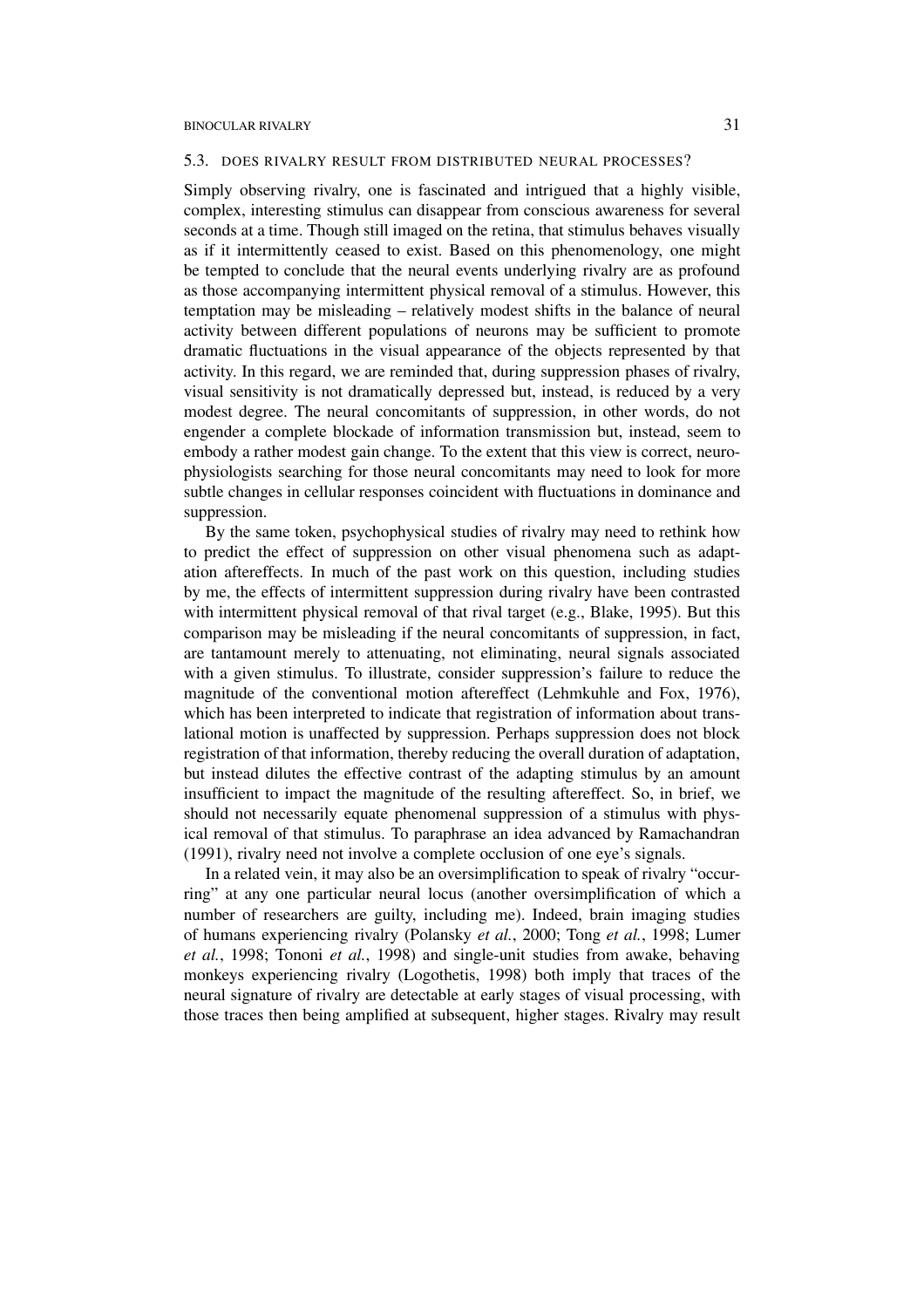from a cascade of neural events transpiring at multiple sites along the visual pathways, with no single site constituting "the" locus of rivalry (e.g., Ooi and He, 1999).

There is another sense in which rivalry could result from distributed processes, not a single mechanism operating at one level of vision. As noted above, binocular rivalry can be characterized in terms of its spatial extent, its temporal dynamics and its generality beyond those conditions triggering rivalry. These aspects of rivalry are not necessarily tied to a single, omnibus process, although one frequently encounters the phrase "rivalry mechanism" in discussions of binocular rivalry. The stimulus determinants of fluctuations in dominance and suppression (i.e. temporal dynamics) are not necessarily those governing the spatial extent of rivalry. Similarly, it is conceivable that the well-established stimulus determinants of suppression phases (i.e., energic variables like luminance and contrast) differ from those controlling dominance durations (e.g., context, meaning). Indeed, to reconcile the diverse findings concerning rivalry – including controversial results on the role of meaning and context in rivalry – it may be important to distinguish between processes responsible for initiation of rivalry and selection of one eye's input for dominance from processes responsible for the implementation and maintenance of suppression. It is entirely plausible that suppression and selection are the result of separate mechanisms operating at different stages in the visual system. In a sense, selection involves the comparison of information presented to the two eyes to establish the degree of correspondence and, perhaps, the relation of a given stimulus to other features within the visual field. Once selection has been accomplished, one stimulus (or portions of it) is temporarily "rejected" (i.e. suppressed) while another stimulus dominates. The fate of the suppressed stimulus – and other, new information presented within its immediate vicinity – can be determined by neural events different from those registering the initial incompatibility of monocular stimuli. This idea of rivalry being a dual process has been elaborated by Fox (1991), and it offers a potentially useful scheme for reconciling seemingly conflicting results within the rivalry literature.

#### **6. Concluding Remarks**

To close on a personal note, twenty six years ago when I published my dissertation work on binocular rivalry (Blake and Fox, 1974a,b), the phenomenon was considered by some to be a laboratory curiosity of questionable relevance for an understanding of perception.<sup>5</sup> Since that time, however, binocular rivalry has been "rediscovered" by the neuroscience community, undoubtedly because of its potential as a tool for studying the neural concomitants of visual awareness using both single cell responses (Logothetis, 1998; Engel *et al.*, 1999) and brain imaging techniques (Tong *et al.*, 1998; Polansky *et al.*, 2000). Accompanying rivalry's rediscovery has been a flurry of clever psychophysical studies of rivalry that,

<sup>5</sup> J.J. Gibson (1966) colorfully characterized rivalry as "optical trickery."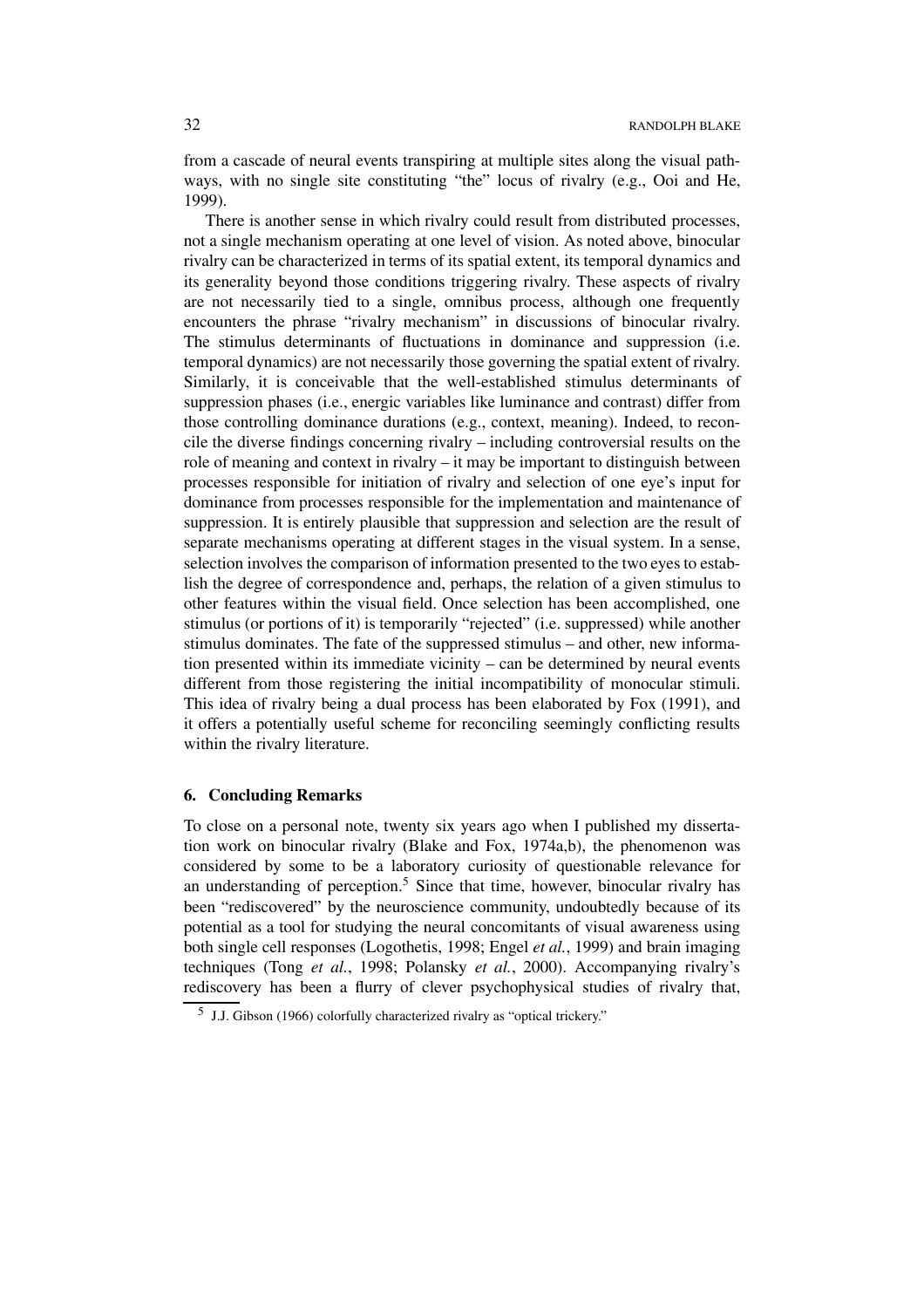among other things, challenge models positing that rivalry is based on competing eyes (Blake, 1989) and strengthen the case for the involvement of context, attention and meaning in the promotion of dominance. For seasoned aficionados of binocular rivalry, it is gratifying, not to mention invigorating, to experience a resurgence of interest in this fascinating and still enigmatic phenomenon.

#### **Acknowledgements**

The author is supported by a research grant (EY13358) and a core grant (EY01826) from the National Institutes of Health. I am grateful to Ilona Kovács, Thomas Papathomas, Tania Czarneck, Kenneth Sobel, Robert O'Shea and Sang-Hun Lee for comments on earlier drafts of this article, and to Sang-Hun Lee and Jennifer Jewett for help creating some of the figures. This article is dedicated to my mentor, colleague and friend Robert Fox who first introduced me to binocular rivalry. His enthusiasm and creativity sparked my interest in this intriguing phenomenon, and his sage advice kept me pointed in potentially fruitful directions. While he will not agree with all the ideas advanced in this paper, Robert Fox will recognize his imprint on these pages.

#### **References**

- Abadi, R., 1976: Induction masking a study of some inhibitory interactions during dichoptic viewing, *Vision Res*. **16**, 269–275.
- Alais, D. and Blake, R., 1998: Interactions between global motion and local binocular rivalry, *Vision Res*. **38**, 637–644.
- Alais, D. and Blake, R.,1999: Grouping visual features during binocular rivalry, *Vision Res*. **39**, 4341–4353.
- Alais, D., O'Shea, R.P., Mesana-Alais, C. and Wilson, I.G., 2000: Translation of Diaz-Caneja (1928) [On line]. Available: http://psy.otago.ac.nz:800/r\_oshea/br\_DJtrans.html
- Amira, L., 1989: When are two eyes not better than one? *Perception* **18**, 540 (abstr.).
- Anderson, J.D., Bechtoldt, H.P. and Gregory, L.D., 1978: Binocular integration in line rivalry, *Bull. Psychon. Soc.* **11**, 399–402.
- Andrews, T.J. and Blakemore, C., 1999: Form and motion have independent access to consciousness, *Nature Neurosci*. **2,** 405–406.
- Andrew, T.J. and Purves, D., 1997: Similarities in normal and binocular rivalrous viewing, *Proc. Natl. Acad. Sci. USA* **94**, 9905–9908.

Anstis, S. and Ramachandran, V.S., 1987: Visual inertia in apparent motion, *Vision Res*. **27**, 755–764. Asher, H., 1953: Suppression theory of binocular vision, *Brit. J. Ophthalmol.* **37**, 37–49.

- Barany, E.H. and Hallden, V., 1948: Phasic inhibition of the light reflex of the pupil during retinal rivalry, *J. Neurophysiol*. **11**, 25–30.
- Blake, R., 1988: Dichoptic reading: The role of meaning on binocular rivalry, *Percept. Psychophys.* **44**, 133–141.
- Blake, R., 1989: A neural theory of binocular rivalry, *Psychol. Rev*. **96**, 145–167.
- Blake, R., 1995: Psychoanatomical strategies for studying human vision, in T. Papathomas, C. Chubb, E. Kowler and A. Gorea (eds), *Early Vision and Beyond*, MIT Press, Cambridge.
- Blake, R., 1997: What can be perceived in the absence of visual awareness? *Current Directions in Psychol. Sci*. **6**, 157–162.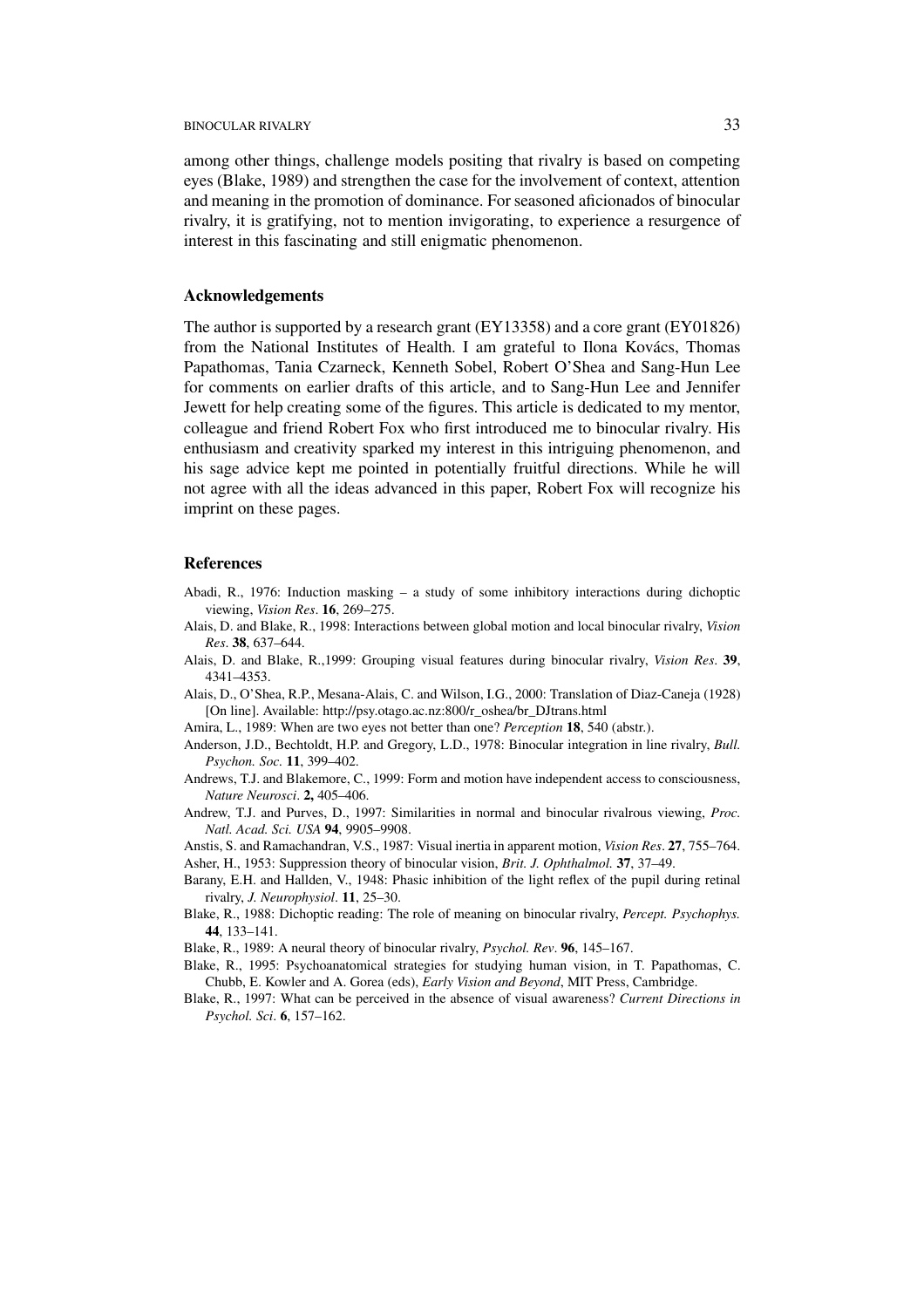- Blake, R. and Fox, R., 1974a: Binocular rivalry suppression: Insensitive to spatial frequency and orientation change, *Vision Res.* **14**, 687–692.
- Blake, R. and Fox, R., 1974: Adaptation to "invisible" gratings and the site of binocular rivalry suppression, *Nature* **249**, 488–490.
- Blake, R. and Boothroyd, K. 1985: The precedence of binocular fusion over binocular rivalry, *Percept. Psychophys.* **37**, 114–124.
- Blake, R. and Bravo, M., 1985: Binocular rivalry suppression interferes with phase adaptation, *Percept. Psychophys.* **38**, 277–280.
- Blake, R., Fox, R. and McIntyre, C., 1971: Stochastic properties of stabilized-image binocular rivalry alternations, *J. Exp. Psychol.* **88**, 327–332.
- Blake, R., Fox, R. and Westendorf, D., 1974: Visual size constancy occurs after binocular rivalry, *Vision Res.* **14**, 585–586.
- Blake, R., Westendorf, D. and Overton, R., 1979: What is suppressed during binocular rivalry? *Perception* **9**, 223–231.
- Blake, R., Zimba, L. and Williams, D., 1985: Binocular correspondence and visual motion, *Biol. Cybern.* **52**, 391–397.
- Blake, R., Westendorf, D. and Fox, R., 1990: Temporal perturbations of binocular rivalry, *Percept. Psychophys.* **48**, 593–602.
- Blake, R., Westendorf, D.H. and Yang, Y., 1991: Discriminating binocular fusion from false fusion, *Invest. Ophthalmol. Vis. Sci*. **32**, 2821–2825.
- Blake, R., O'Shea, R.P. and Mueller, T.J., 1992: Spatial zones of binocular rivalry in central and peripheral vision, *Visual Neurosci*. **8**, 469–478.
- Blake, R., Yu, K., Lokey, M. And Norman, H., 1998: Binocular rivalry and visual motion, *J. Cogn. Neurosci.* **10**, 46–60.
- Blake, R., Ahlstrom, U. and Alais, D., 1999: Perceptual priming by invisible motion, *Psychol. Sci.* **10**, 145–150.
- Blakemore, C., Iverson, S.D. and Zangwill, O.L., 1972: Brain functions, *Ann. Rev. Psychol*. **23**, 413–456.
- Bosking, W.H., Zhang, Y., Schofield, B. and Fitzpatrick, D., 1997: Orientation selectivity and the arrangement of horizontal connections in tree shrew striate cortex, *J. Neurosci.* **17**, 2112–2127.
- Bossink, C.J.H., Stalmeier, P.F.M. and de Weert, C.M.M., 1993: A test of Levelt's second proposition for binocular rivalry, *Vision Res*. **33**, 1413–1419.
- Breese, B.B., 1899: On inhibition, *Psychol. Monogr.* **3**, 1–65.
- Breese, B.B., 1909: Binocular rivalry, *Psychol, Rev.* **16**, 410–415.
- Brenner, R.L., Charles, S.T. and Flynn, J.T., 1969: Pupillary responses in rivalry and amblyopia, *Arch. Ophthal*. **82**, 23–29.
- Brown, K.T., 1955: Rate of apparent change in a dynamic ambiguous figure as a function of observation time, *Amer. J. Psychol*. **68**, 358–371.
- Campbell, F.W. and Howell, E.R., 1972: Monocular alternation; a method for the investigation of pattern vision, *J. Physiol*. **225**, 19–21P.
- Carlson, T.A. and He, S., 2000: Visible binocular beats from invisible monocular stimuli during binocular rivalry, *Current Biol*. **10**, 1055–1058.
- Carney, T., Shadlen, M. and Switkes, E., 1987: Parallel processing of motion and colour information, *Nature* **328**, 647–649.
- Cave, C., Blake, R. and McNamara, T., 1998: Binocular rivalry disrupts visual priming, *Psychol. Sci*. **9**, 299–302.
- Collins, J.F. and Blackwell L.K., 1974: Effects of eye dominance and retinal distance on binocular rivalry, *Percept. Mot. Skills* **39**, 747–754.
- Creed, R.S., 1935: Observations on binocular fusion and rivalry, *J. Physiol*. **84**, 381–392.
- Das, A. and Gilbert, C.D., 1995: Long-range horizontal connections and their role in cortical reorganization revealed by optical recording of cat primary visual cortex, *Nature* **375**, 780–784.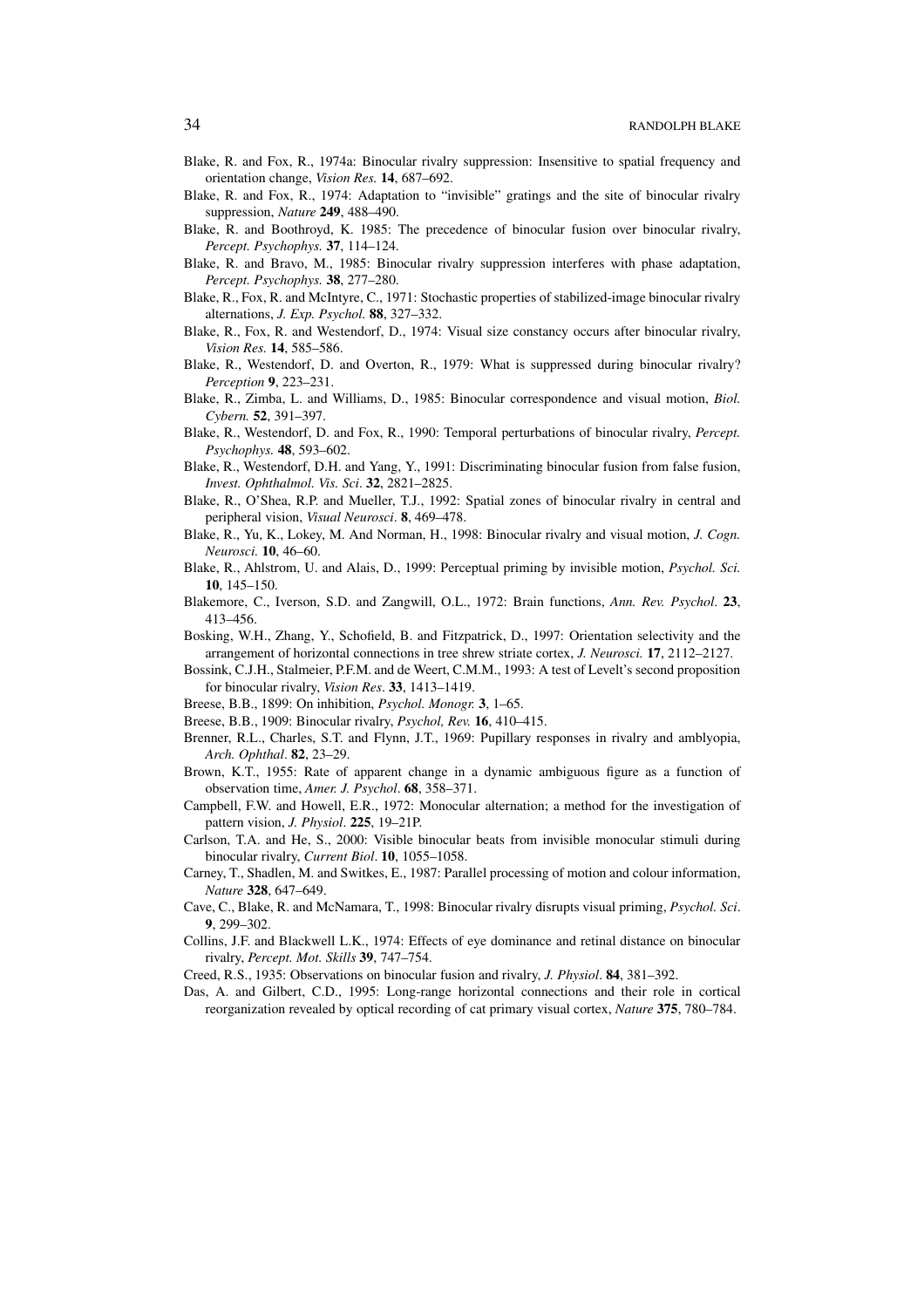- Diaz-Caneja, E., 1928: Sur l'alternance binoculaire, *Ann. Oculist*, October, 721–731.
- Dörrenhaus, W.,1975: Musterspezifischer visueller wettstreit, *Naturwissenschaften* **62**, 578–579.
- Engel, E., 1956: The role of content in binocular resolution, *Amer. J. Psychol*. **69**, 87–91.
- Engel, A.A.K., Fries, P., Konig, P., Brecht, M. and Singer, W., 1999: Temporal binding, binocular rivalry and consciousness, *Consciousness Cogn*. **8**, 128–151.
- Fahle, M., 1982: Cooperation between different spatial frequencies in binocular rivalry, *Biol. Cybern.* **44**, 27–29.
- Fahle, M., 1987: Naso-temporal asymmetry of binocular inhibition, *Invest. Ophthalmol. Vis. Sci*. **28**, 1016–1017.
- Field, D.J., Hayes, A. and Hess, R.F., 1993: Contour integrations by the human visual system: evidence for a local "association" field, *Vision Res.* **33**, 173–193.
- Fox, R., 1991: Binocular rivalry, in D.M. Regan (ed.), *Binocular Vision and Psychophysics*. MacMillan Press, London, pp. 93–110.
- Fox, R. and Herrmann, J., 1967: Stochastic properties of binocular rivalry alternations, *Percept. Psychophys.* **2**, 432–436.
- Fox, R. and Check, R., 1968: Detection of motion during binocular rivalry suppression, *J. Exp. Psychol*. **78**, 388–395.
- Fox, R. and Rasche, F., 1969: Binocular rivalry and reciprocal inhibition, *Percept. Psychophys.* **5**, 215–217.
- Fox, R. and Check, R., 1972: Independence between binocular rivalry suppression and duration and magnitude of suppression, *J. Exp. Psychol.* **93**, 283–289.
- Fukuda, H., 1981: Magnitude of suppression of binocular rivalry within the invisible pattern, *Percept. Mot. Skills* **53**, 371–375.
- Fukuda, H. and Blake, R., 1992: Spatial interactions in binocular rivalry, *J. Exp. Psychol. Hum. Percept. Perf.* **18**, 362–370.
- Gibson, J.J., 1966: *The Senses Considered as Perceptual Systems*. Houghton-Mifflin, Boston.
- Goryo, K., 1969: The effect of past experience upon the binocular rivalry, *Jap. Psychol. Res*. **11**, 46–53.
- Grindley, G.C. and Townsend, V., 1965: Binocular masking induced by a moving object, *Q. J. Exp. Psychol.* **17**, 97–109.
- Harrad, R.A., McKee, S.P., Blake, R. and Yang, Y., 1994: Binocular rivalry disrupts Stereopsis, *Perception* **23**, 15–28.
- Helmholtz, H. von., 1925: In J.P. Southall (ed.), *Treatise on Physiological Optics*, Dover, New York.
- Hochberg, J., 1964: Depth perception loss with local monocular suppression: a problem in the explanation of stereopsis, *Science* **145**, 1334–1335.
- Hollins, M., 1980: The effect of contrast on the completeness of binocular rivalry suppression, *Percept. Psychophys*. **27**, 550–556.
- Hollins, M. and Leung E.H.L., 1978: The influence of color on binocular rivalry, in J.C. Armington, J. Krauskopf and B.R. Wooten (eds.), *Visual Psychophysics and Physiology*, Academic Press, New York, pp. 181–190.
- Hollins, M. And Hudnell, K., 1980: Adaptation of the binocular rivalry mechanism, *Invest. Ophthalmol. Vis. Sci.*, **19**, 1117–1120.
- Holopigian, K., 1989: Clinical suppression and binocular rivalry suppression: the effects of stimulus strength on the depth of suppression, *Vision Res.* **29**, 1325–1334.
- Howard, I.P. and Rogers, B.J., 1995: *Binocular Vision and Stereopsis*, Oxford University Press, New York.
- Ichihara, S. and Goryo, K., 1978: The effects of relative orientation of surrounding gratings on binocular rivalry and apparent brightness of central gratings, *Jap. Psychol. Res*. **20**, 159–166.
- Jalavisto, E., 1964: The phenomenon of retinal rivalry in the aged, *Gerontologia* **9**, 1–8.
- Julesz, B. and Miller, J.E., 1975: Independent spatial-frequency-tuned channels in binocular fusion and rivalry, *Perception* **4**, 125–143.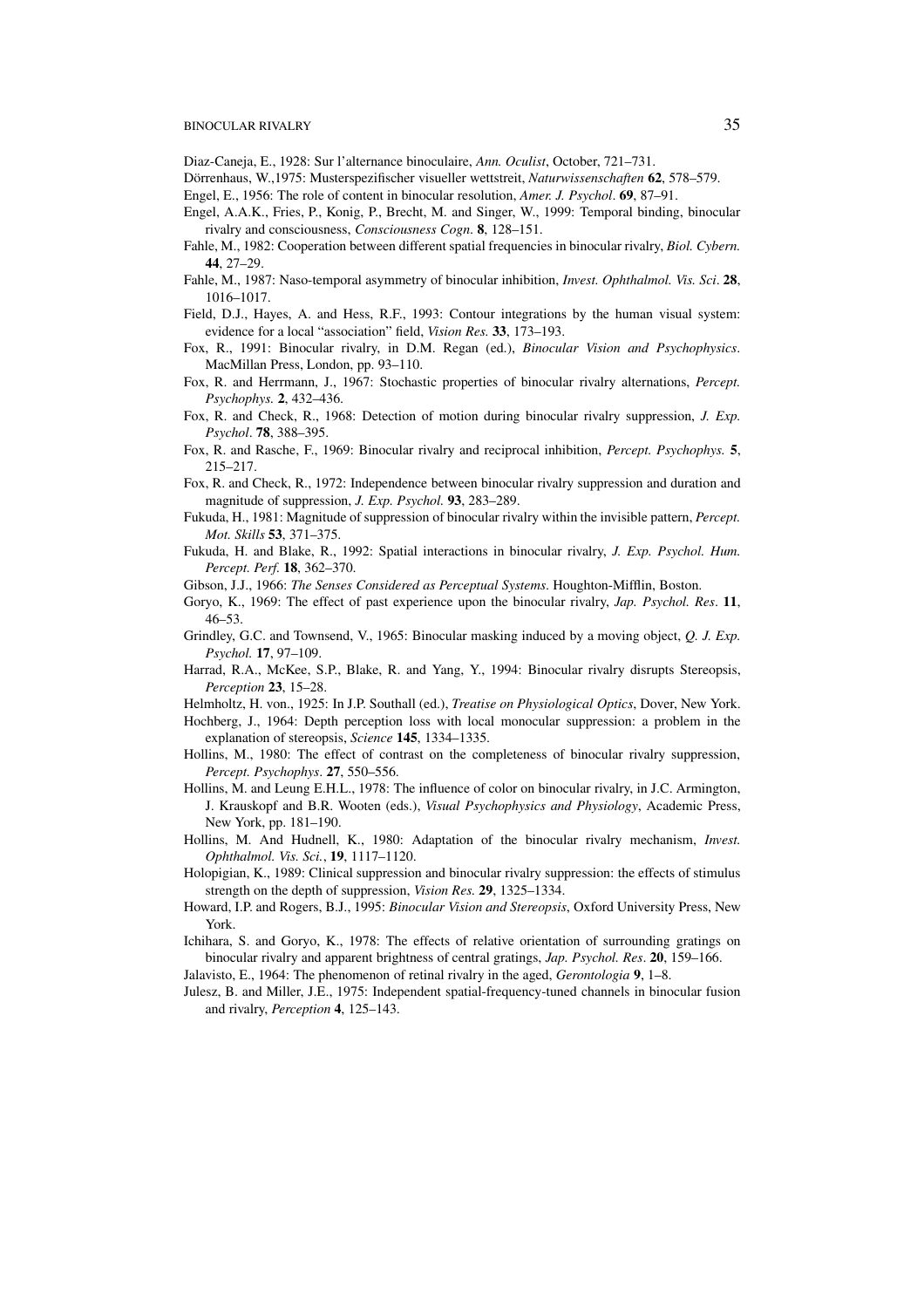- Julesz, B. and Tyler, C.W., 1976: Neurontropy, an entropy-like measure of neural correlation in binocular fusion and rivalry, *Biol. Cybern.* **23**, 25–32.
- Kakizaki, S., 1960: Binocular rivalry and stimulus intensity, *Jap. Psychol. Res*. **2**, 94–105.

Kaufman, L., 1963: On the spread of suppression and binocular rivalry, *Vision Res*. **3**, 401–415.

- Kovács, I., Papathomas, T.V., Yang, M. and Fehér, A., 1997: When the brain changes its mind, Interocular grouping during binocular rivalry, *Proc. Natl. Acad. Sci. USA* **93**, 15508–15511.
- Kulikowski, J.J., 1992: Binocular chromatic rivalry and single vision, *Ophthal. Physiol. Optics* **12**, 168–170.
- Lack, L., 1969: The effect of practice on binocular rivalry control, *Percept. Psychophys*. **6**, 397–400.
- Lack, L., 1978: *Selective Attention and the Control of Binocular Rivalry*. Mouton, The Hague.
- Lee, S.H. and Blake, R. 1999: Rival ideas about binocular rivalry, *Vision Res*. **39**, 1447–1454.
- Lehky S.R., 1988: An astable multivibrator model of binocular rivalry, *Perception* **17**, 215–228.
- Lehky, S.R., 1995: Binocular rivalry is not chaotic, *Proc. R. Soc. Lond. B*, **259**, 71–76.
- Lehmkuhle, S. and Fox, R., 1976: Effect of binocular rivalry suppression on the motion aftereffect, *Vision Res*. **15**, 855–859.
- Leopold, D. and Logothetis, N., 1996: Activity changes in early visual cortex reflect monkeys' percepts during binocular rivalry, *Nature* **379**, 549–553.
- Levelt, W., 1965: *On Binocular Rivalry*, Soesterberg, the Netherlands, Institute for Perception RVO-TNO.
- Liu, L., Tyler, C.W. and Schor, C.M., 1992: Failure of rivalry at low contrast: evidence of a suprathreshold binocular summation process, *Vision Res.* **32**, 1471–1479.
- Livingstone, M.S. and Hubel, D.H., 1987: Psychophysical evidence for separate channels for the perception of form, color, movement, and depth, *J. Neurosci*. **7**, 3416–3468.
- Logothetis, N.K., 1998: Single units and conscious vision, *Phil. Trans. R. Soc. Lond. B* **353**, 1801– 1818.
- Logothetis, N.K., 1999: Vision: a window on consciousness, *Scientific Amer.* **281**, 68–75.
- Logothetis, N.K. and Schall, J.D., 1989: Neuronal correlates of subjective visual perception, *Science* **245**, 761–763.
- Logothetis, N.K., Leopold, D.A. and Sheinberg, D.L., 1996: What is rivalling during binocular rivalry? *Nature* **380**, 621–624.
- Lorber, M., Zuber, B.L. and Stark, L., 1965: Suppression of the pupillary light reflex in binocular rivalry and saccadic suppression, *Nature* **208**, 558–560.
- LoSciuto, L.A. and Hartley, E.L., 1963: Religious affiliation and open-mindedness in binocular resolution, *Percept. Mot. Skills* **17**, 427–430.
- Lumer, E.D., Friston, K. and Rees, G., 1998: Neural correlates of perceptual rivalry in the human brain, *Science* **280**, 1930–1934.
- Mapperson, B. and Lovegrove, W., 1991: Orientation and spatial-frequency-specific surround effects on binocular rivalry, *Bull. Psychon. Soc.* **29**, 95–97.
- Mayhew, J.E.W. and Frisby, J.P., 1976: Rivalrous texture stereograms, *Nature* **264**, 53–56.
- Meenes, M., 1930: A phenomenological description of retinal rivalry, *Amer. J. Psychol*. **42**, 260–269.
- Mueller, T.J., 1990: A physiological model of binocular rivalry, *Visual Neurosci*. **4**, 63–73.
- Mueller, T.J. and Blake, R., 1989: A fresh look at the temporal dynamics of binocular rivalry, *Biol. Cybern.* **61**, 223–232.
- Myerson, J., Miezin, F. and Allman, J., 1981: Binocular rivalry in macaque monkeys and humans: a comparative study in perception, *Behav. Anal. Letters* **1**, 149–159.
- Neisser, U. and Becklen, R., 1975: Selective looking: attending to visually specified events, *Cogn. Psychol*. **7**, 480–494.
- Ogle, K.N. and Wakefield, J.M., 1967: Stereoscopic depth and binocular rivalry, *Vision Res*. **7**, 89–98.
- Ono, H., Angus, R. and Gregor, P., 1977: Binocular single vision achieved by fusion and suppression, *Percept. Psychophys*. **21**, 513–521.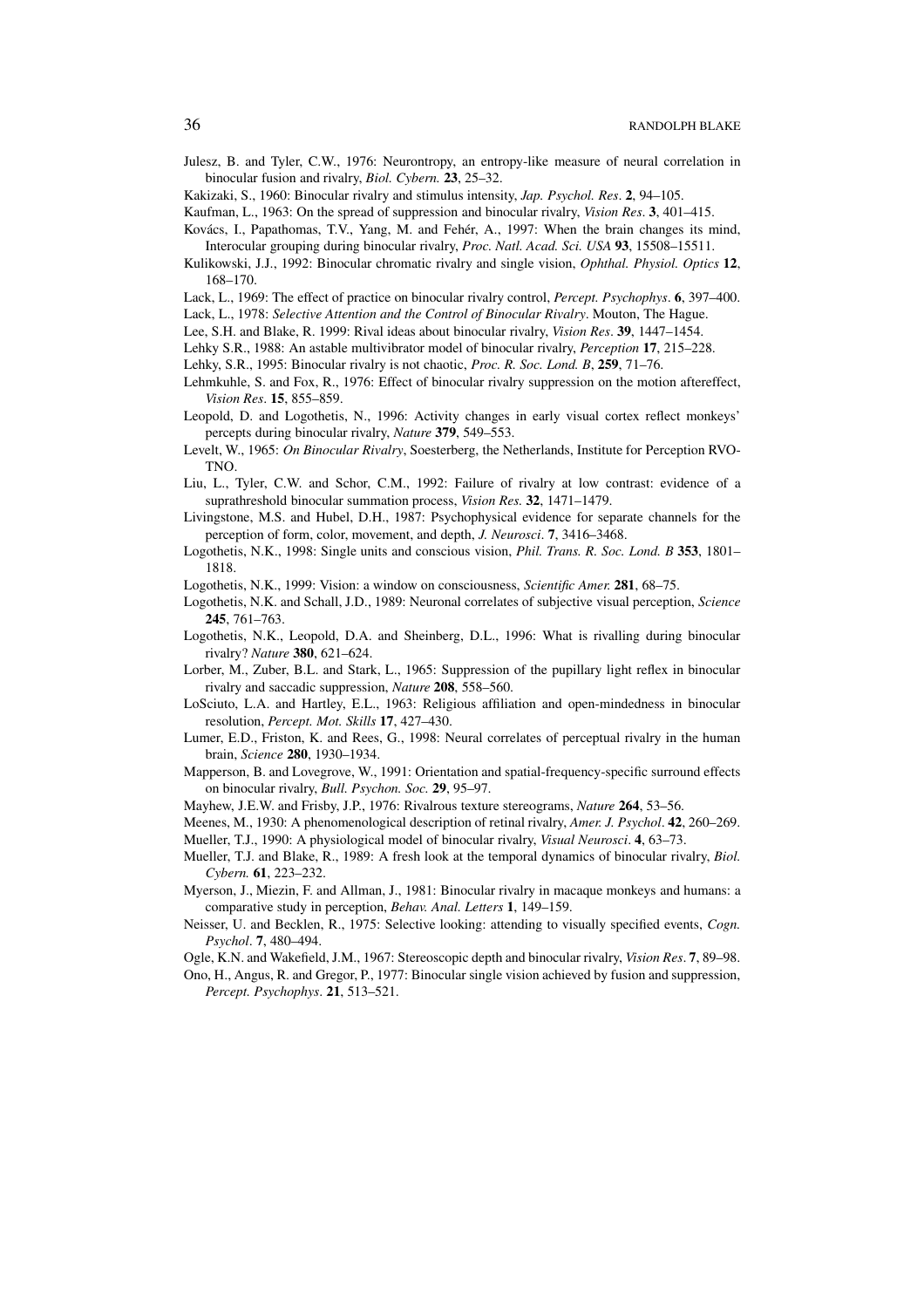- Ooi, T.L. and He, Z.J., 1999: Binocular rivalry and visual awareness: the role of attention, *Perception* **28**, 551–574.
- O'Shea, R.P., 1987: Chronometric analysis supports fusion rather than suppression theory of binocular vision, *Vision Res*. **27**, 781–791.
- O'Shea, R.P. and Crassini, B., 1981: Interocular transfer of the motion aftereffect is not reduced by binocular rivalry, *Vision Res*. **21**, 801–804.
- O'Shea, R.P. and Crassini, B., 1981: The sensitivity of binocular rivalry suppression to changes in orientation assessed by reaction-time and forced-choice techniques, *Perception* **10**, 283–293.
- O'Shea, R.P. and Crassini, B., 1984: Binocular rivalry occurs without simultaneous presentation of rival stimuli, *Percept. Psychophys*. **36**, 266–276.
- O'Shea, R.P. and Blake, R., 1986: Dichoptic temporal frequency differences do not lead to binocular rivalry, *Percept. Psychophys.* **39**, 59–63.
- O'Shea, R.P. and Williams, D.R., 1996: Binocular rivalry with isoluminant stimuli visible only via short-wavelength-sensitive cones, *Vision Res*. **36**, 1561–1571.
- O'Shea, R.P., Blake, R. and Wolfe, J.M., 1994: Binocular rivalry and fusion under scotopic luminances, *Perception* **23**, 771–784.
- O'Shea, R.P., Sims, A.J.H. and Govan, D.G., 1997: The effect of spatial frequency and field size on the spread of exclusive visibility in binocular rivalry, *Vision Res*. **37**, 175–183.
- Palmer, S.E., 1999: *Vision Science: Photons to Phenomenology*, M.I.T. Press, Cambridge, MA.
- Papathomas, T.V., Kovács, I.I., Fehér, A. and Julesz, B., 1999: Visual dilemmas: competition between eyes and between percepts in binocular rivalry, in E. Lepore and Z. Pylyshyn (eds), *What is Vognitive Science?* Blackwell Publishers, Malden, MA, pp. 263–294.
- Polansky, A., Blake, R., Braun, J. and Heeger, D., 2000: Neuronal activity in human primary visual cortex correlates with perception during binocular rivalry, *Nature Neurosci.* **3**, 1153–1159.
- Porta, J.B., 1593: *De Refractione. Optices Parte. Libri Novem*. Carlinum and Pacem, Naples (cited in Wade, 1998).
- Ramachandran, V.S., 1991: Form, motion, and binocular rivalry, *Science* **251**, 950–951.
- Sheinberg, D.L. and Logothetis, N.K., 1997: The role of temporal cortical areas in perceptual organization, *Proc. Natl. Acad. Sci. USA* **94**, 3408–3413.
- Sherrington, C.S., 1906: *Integrative Action of the Nervous System*, Yale University Press, New Haven.
- Shimojo, S. and Nakayama, K., 1990: Real world occlusion constraints and binocular rivalry, *Vision Res* **30**, 69–80.
- Smith, E.L., Levi, D.M., Harwerth, R.S. and White, J.M., 1982: Color vision is altered during the suppression phase of binocular rivalry, *Science* **218**, 802–804.
- Srinivasan, R., Russell, D.P., Edelman, G.M. and Tononi, G., 1999: Increased synchronization of neuromagnetic responses during conscious perception, *J. Neurosci*. **19**, 5435–5448.
- Struber, D. and Stadler, M., 1999: Differences in top-down influences on the reversal rate of different categories of reversible figures, *Perception* **28**, 1185–1196.
- Sugie, N., 1982: Neural models of brightness perception and retinal rivalry in binocular vision, *Biol. Cybern*. **43**, 13–21.
- Thompson, R.F., 1985 *The Brain*, W.H. Freeman and Company, New York.
- Tong, F., Nakayama, K., Vaughan, J.T. and Kanwisher, N., 1998: Binocular rivalry and visual awareness in human extrastriate cortex, *Neuron* **21**, 753–759.
- Tononi, G., Srinivvasan, R., Russell, D.P. and Edelman, G.M., 1998: Investigating neural correlates of conscious perception by frequency-tagged neuromagnetic responses, *Proc. Natl. Acad. Sci. USA* **95**, 3198–3203.
- Tootell, R.B.H., Reppas, J.B., Dale, A.M., Look, R.B., Sereno, M.I., Malach, R., Brady, T.J. and Rosen, B.R., 1995: Visual motion aftereffect in human cortical area MT revealed by magnetic resonance imagery. *Nature* **375**, 139–141.